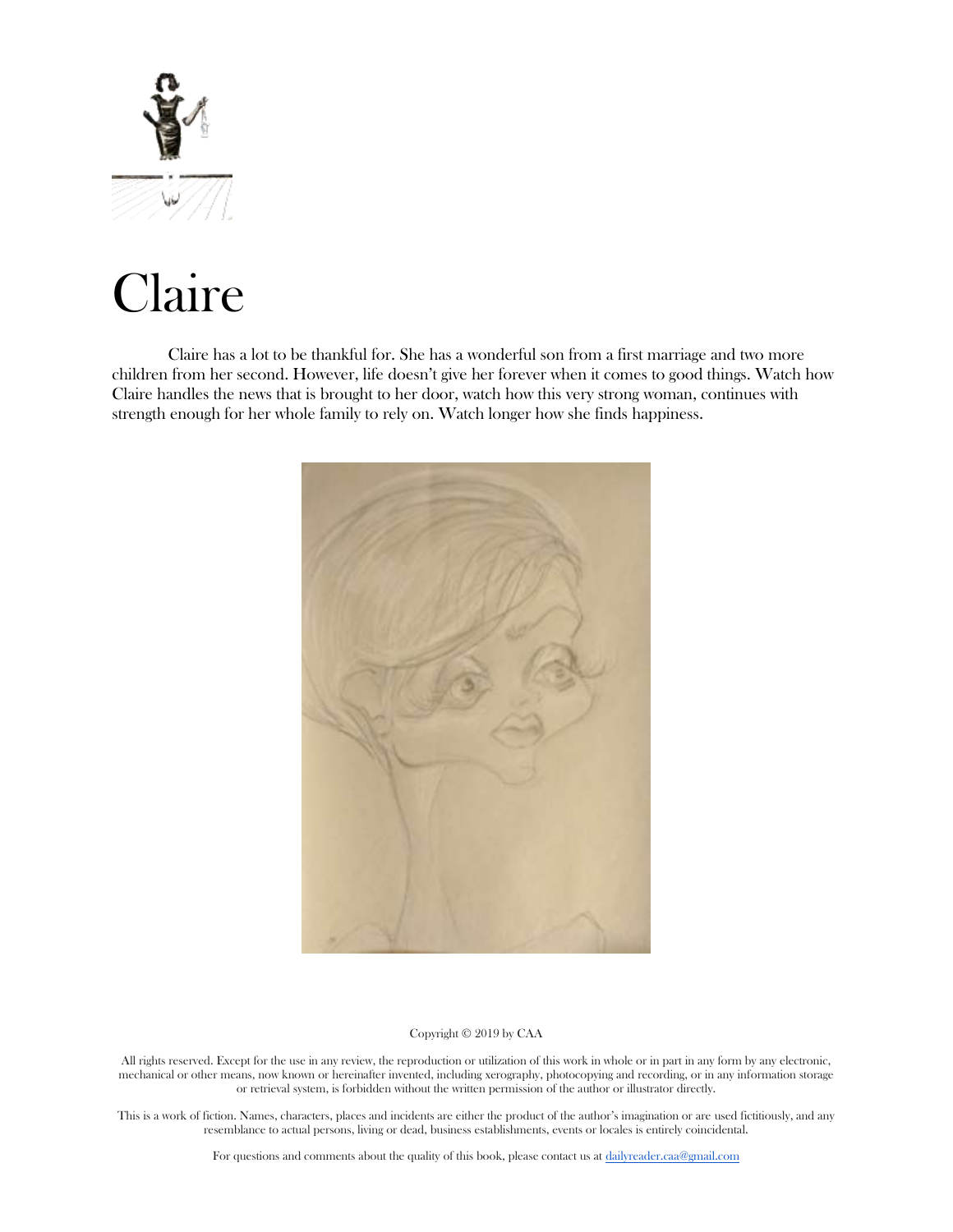

The knock on the door has Claire getting up from playing cards with her two younger children. "Hold on guys." She walks over to the door and opens it up to see two police officers standing before her looking very serious.

"Mrs. Mitchel?" they ask.

"Please, do come in." Claire says. Her mind takes a quick family count. Two kids on the floor in the living room, her son Trent, from her first husband, is upstairs in his room. She recently heard him throwing books against the wall again. Must be a tough math test coming up. Her husband, oh. Claire stops and looks at the police officers, her husband is not here. He is due home soon, but instead there are two police officers in front of her. What does one do when one expects to hear about the death of a husband? Is she supposed to fall apart? Is she supposed to scream, or in this case, is she supposed to smile because her Bennet was right. Again. She chooses to smile. Damn, he is always right. Even in death he is right. Her admiration for her husband has taken yet another step higher. How she loves him, will always love him.

"Gentlemen, won't you please sit, I can't stand talking to people when I have to look up and you're both so much taller than me. Baily honey, please go get your brother upstairs. Tell him the police are here and he needs to come down right away." Claire says to her eight-year-old daughter. She looks down at her five-year-old boy Harry, the spitting image of his father. "Harry please bring the officers one of the water bottles from the kitchen, I'm sure they are thirsty." Harry jumps up to do what is asked of him.

"Maám, it is probably better to talk quickly while the children are out of the room." One of the officers says.

Claire looks to the stairway and then the door to the kitchen. "Oh, did you think I sent them out for that reason? No, you will wait for them to come back, we will hear this together. We do everything together in this house. Always have. My husband insisted, especially since my first husband treated our son Trent as if he never mattered, that his opinion never mattered. No, everyone counts here. For any and every thing no matter how big or small." She says firmly.

"As you wish. Thank you son." The officer says to the young boy handing him a water bottle and a cookie.

"You welcome, we baked today because we wanted to, no party." He says proudly.

"Mmmm, very good. How old are you?" the officer asks, hoping the other two come soon.

 $\sim$   $\sim$   $\sim$ 

Trent has not always been good in school. Then one day his father up and left. Came home for dinner and after dinner he said to Trent and his mother that he was leaving, dropped some papers in front of his mother and said 'take care of the kid I have no need for him' and walked out.

He watched as his father left the house. He stood next to his mother and he remembers she looked at him straight in the eye and said, "You will always count to me. I need you each and every day and don't ever think otherwise." She had hugged him and then called her mother.

Trent's grandmother was a lawyer, now she is retired but she knows everyone there is to know in the business. She came running over with a friend of hers and the friend sat down and looked through all the papers that were left in front of his mother. At some point his grandmother took him out for ice cream even though the hour was passed his bedtime.

He remembers they talked and laughed a lot. She told him that when her own father died, his great grandfather, his great grandmother thought she would have a really hard time because now she had to be both mother and father to her children. But she was wrong his grandmother told him. She never had to be a father, only a stronger mother and that she was sure that Trent's mother was going to be equally as strong as her own mother was. She also promised to help him out any time he needed her, any time of day. Trent had only been eight years old at the time. The same age as his half-sister Baily is now.

# Copyright © 2017 by (CAA

All rights reserved. Except for the use in any review, the reproduction or utilization of this work in whole or in part in any form by any electronic, mechanical or other means, now known or hereinafter invented, including xerography, photocopying and recording, or in any information storage or retrieval system, is forbidden without the written permission of the author or illustrator directly.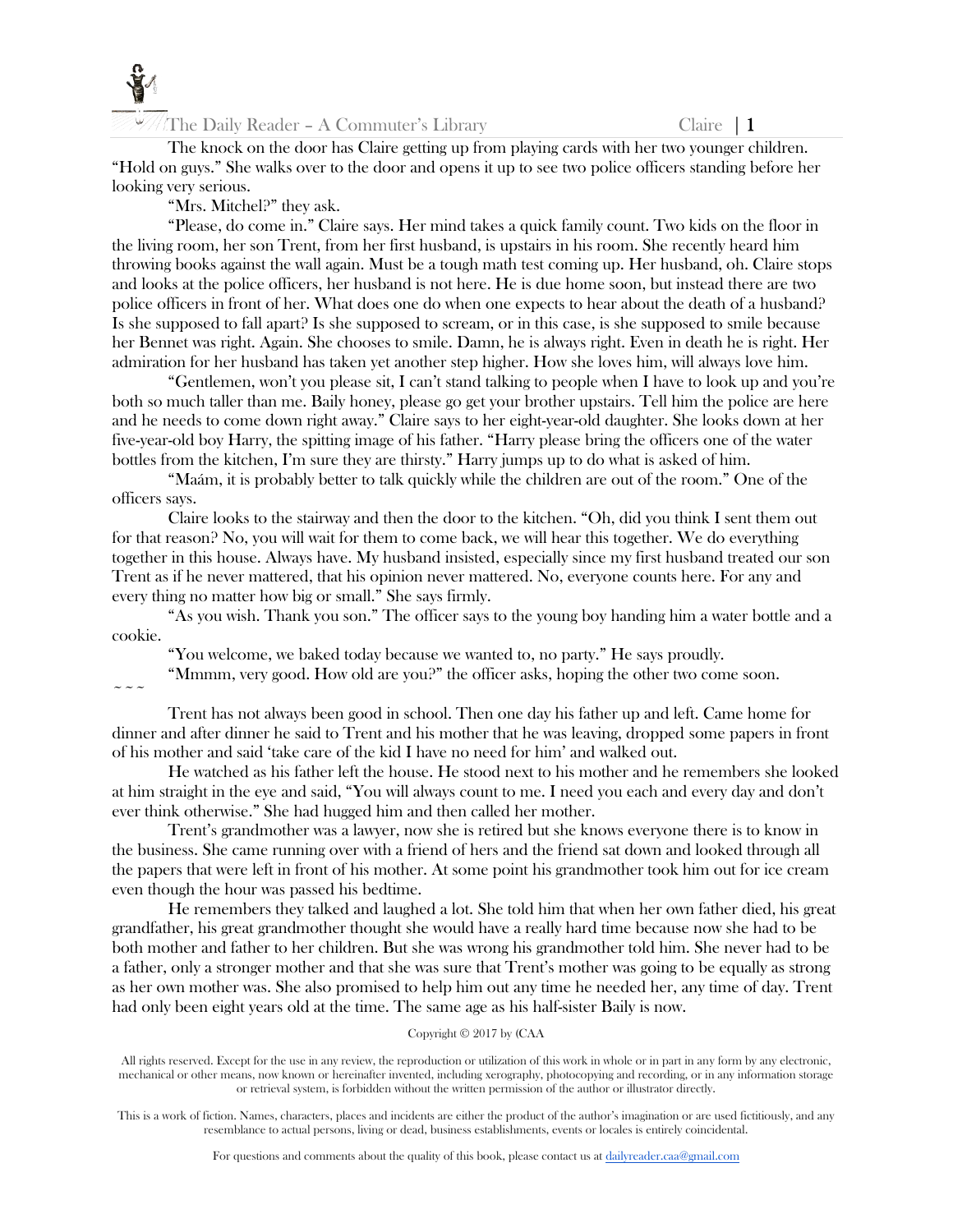

The Daily Reader – A Commuter's Library Claire  $|2 \rangle$ 

Trent's mom met his step-dad at the community theater. She and his aunt always had a standing date with each other to go to opening night of the new season at the community theater regardless of what was showing, sometimes they came home laughing at how awful the show was and other times they didn't stop talking about how wonderful the acting was. Once in a while Trent got to come too.

One of the times Trent got to go was when his aunt went into labor only a couple of hours before the show started. It was supposed to be a murder mystery but the acting wasn't so good and the story was silly so Trent and his mom kept laughing throughout the performance. The man sitting next to them joined them. During intermission they struck up a conversation. He included Trent in the conversation the whole time. He didn't ignore him as just being a kid, Trent remembers being impressed by that instantly.

Soon, his mom was talking to Bennet every day. He had dinner with them twice a week at their house. Bennet was the first to notice that Trent's brain worked differently than others and that math was as hard for him as drawing would be for someone who was not artistic. Numbers did not make sense to him. Numbers are what Bennet does for a living. His mind only thinks in terms of math somehow.

One night he came over and heard Trent throwing books against the wall and he came up to his room to stop him. The first thing he did was sit down on the floor with Trent and simply talk to him. He asked about how he felt about his dad leaving. He asked about how he felt about him being around his mother. They talked for two hours before they finally came downstairs, Trent's mom had made all of his favorites for dinner that night.

The three of them ate in peace and then Bennet told Trent he would come over any day he needed help with math. If he couldn't come he would help him on the phone. Without even seeing the page, Bennet was always able and willing to help Trent at any given time of the afternoon with his homework, math or otherwise. When he did it after dinner, he helped then too. When he got into higher math, as the years went on, Bennet was there again.

Sometimes Trent's grandmother would tease her daughter saying it looked as if Bennet was dating both Trent and his mom. Trent remembers his mom looking at his grandmother and saying, "What is wrong with that?" Trent had felt very important that his mom stuck up for him. He remembers that his mother always defended him and that Bennet and she always talked to him when things would affect him in any way.

Talked about how to handle his behavior when his choices were bad, how to handle his grades when they slipped, everything was talked out. Trent was included, sometimes they even helped him figure out why he was doing whatever it was he was doing and they always worked together to fix whatever the situation was or regardless of whomever was involved. Trent would hear stories from kids at school how bad a step parent could be but he never felt more loved, he counted himself lucky. Bennet wasn't a step father, he was his only father.

Before they got married Bennet took Trent out and talked to him about what it would mean when their bedroom door would be closed and what it would mean if sometimes he took his mom out without him. No one was shutting him out but sometimes adults needed alone time as much as children did. Bennet confided in Trent that he grew up in a house of secrets and he promised himself that one day when he has his own family, there will never be secrets even if someone gets upset or angry.

True to his word, Bennet and Trent's mom kept that promise. Sometimes he would come home and tell them he did something stupid in school. He got in trouble, he got a bad grade, even when he thought bad things that he wanted to do to other people; they discussed anything. Sure, they yelled occasionally, but things were also resolved, they worked hard all the time to not have any unfinished business. There were times it took a day or two, but the goal was always met.

#### Copyright © 2017 by (CAA

All rights reserved. Except for the use in any review, the reproduction or utilization of this work in whole or in part in any form by any electronic, mechanical or other means, now known or hereinafter invented, including xerography, photocopying and recording, or in any information storage or retrieval system, is forbidden without the written permission of the author or illustrator directly.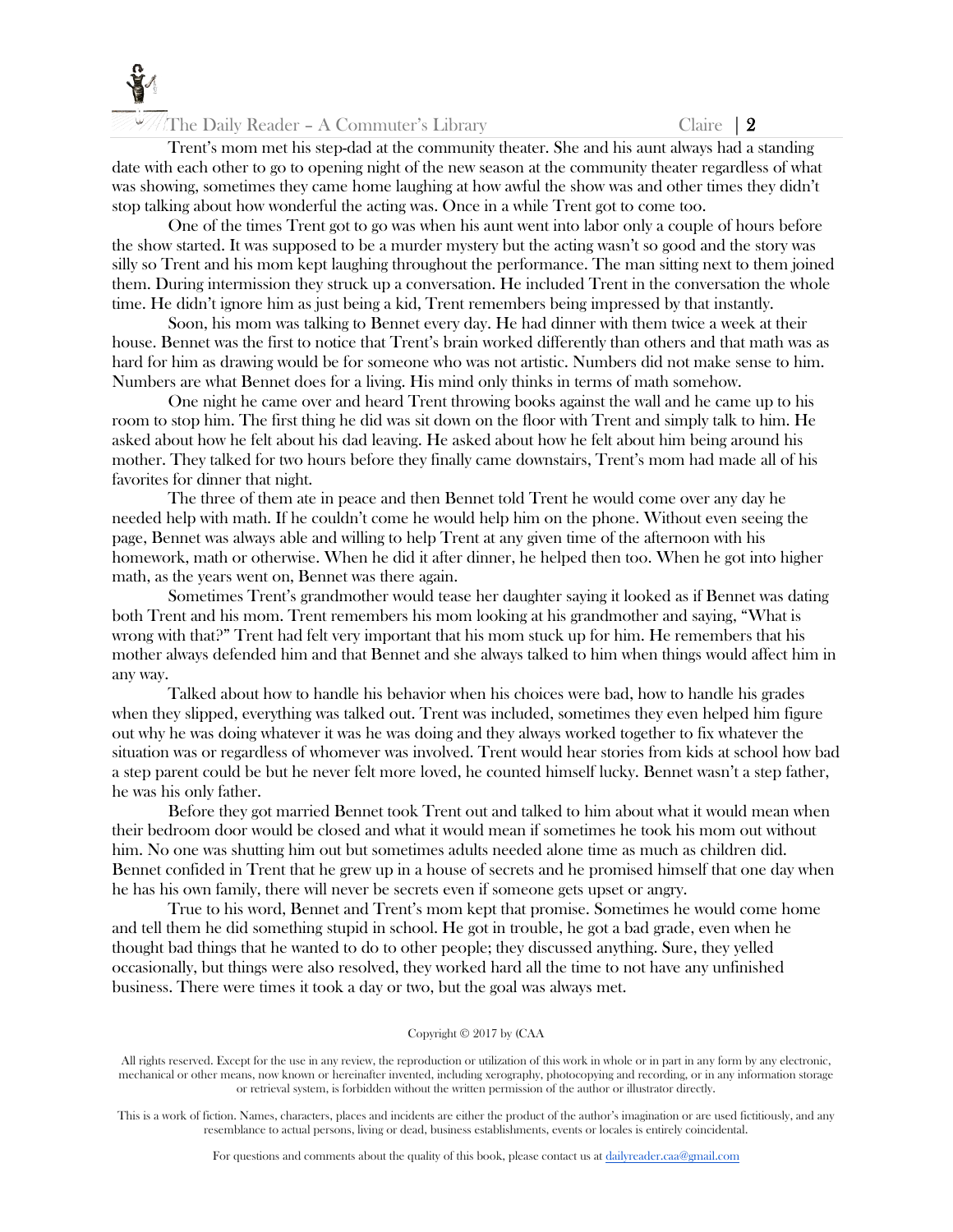

The Daily Reader – A Commuter's Library Claire  $\begin{bmatrix} 3 \end{bmatrix}$ 

Today is no different than any of those days, Trent has a big math exam. He can't wait to finish this year in high school so he doesn't have to take any more math ever again. He plans on going to art school and Bennet and he have already discussed which schools he is best suited for.

But for today, he has to pass this exam and it is exhausting him to even look at the review pages. He makes the call, "Dad? I need help. I can't do this test, there is no way. I know I only have one semester left, but I can't, you don't understand how much I can't." he says quite agitated.

"Trent, have you ever noticed the more upset you are the more sincere you sound when you call me? I hear it in your voice. I feel you in my heart. Son, I've told you a hundred times. I'm here for you. We can do this." He says, Bennet's own voice sounding low as well. He is driving home from the doctor and the news is all bad.

He is not sure how he is going to tell his wife and children that he is losing the battle with the cancer he promised to beat. He promised her the cancer was not going to win. He has never broken a promise to her or Trent since he has met them. Trent started to call him Dad after the wedding, no one asked him to, his words came from inside and that has always made Bennet feel lucky, up until then he had called him Bennet. Trent has always shown him respect, as Bennet has shown him in return. His whole world is Claire, Trent, Baily and Harry. Claire's father died last year, his mother in law hasn't been doing well since. She is completely heartbroken and misses him terribly. Will she be up to helping Claire? He hopes so. Maybe it will help her get back on her feet, being needed. Maybe Morgan will step in, Claire's baby brother, he is a great guy, someone Bennet holds dear to his heart even though they aren't blood brothers.

"Dad, we have to know three chapters for this test. And to make matters worse, the teacher said if anyone receives higher than a 90 on the test, they get a pass on the big final. Do you realize how impossible that is for me? That means I have one more huge test like this." Trent's voice is in panic mode now.

"Yes, it does Trent but did you hear yourself? One more. That is all. One semester one more test and you are done with math. You can say you are finished, that you crossed the finish line. You'll be done. I'm so proud of you. Let me hear what you are fretting over." Bennet says softly. He really wanted to be here for that last semester. He hopes the teacher gives him a pass anyway.

Trent explains all that is on the test from all three chapters. "Ok, we've covered that last group recently. It is the same work we did in my office, go find those papers, I think they are still on my yellow pad and you can go over those, you knew those, remember?"

"Oh, that's right. Ok, I remember now. Those aren't too bad. But the rest?" Trent asks almost willing to exhale.

"Ok, go back to the first group and read me some problems, I have a long drive home so we can get to these one at a time." Bennet knows that Trent is anxious which is why he called him. He can usually explain each one on the phone upon hearing Trent read the problem. After hearing about the first one he says, "Sure, we can do these but give me a minute, I need to write some of this information down, I'm going to pull over."

Trent sits on his bed now trying to figure out how to go down and tell his mom what has happened. One minute his father is talking to him and the next he hears a loud crash that sounded god awful, as if a whole building crumbled down then a lot of screaming. Trent had to hang up. He couldn't hear anymore.

The knock on his door startles him, Baily lets herself in, "Trent, Momma says you have to come downstairs, because the police are here." She says innocently.

Trent looks up at his half-sister, only by blood, by heart she is fully his sister just as Bennet is fully his father. The police, oh no. Now he knows what happened, Bennet had said to him 'hold on I need to write that one down' what felt like only a couple of minutes later was the crash, then Trent heard his father

#### Copyright © 2017 by (CAA

All rights reserved. Except for the use in any review, the reproduction or utilization of this work in whole or in part in any form by any electronic, mechanical or other means, now known or hereinafter invented, including xerography, photocopying and recording, or in any information storage or retrieval system, is forbidden without the written permission of the author or illustrator directly.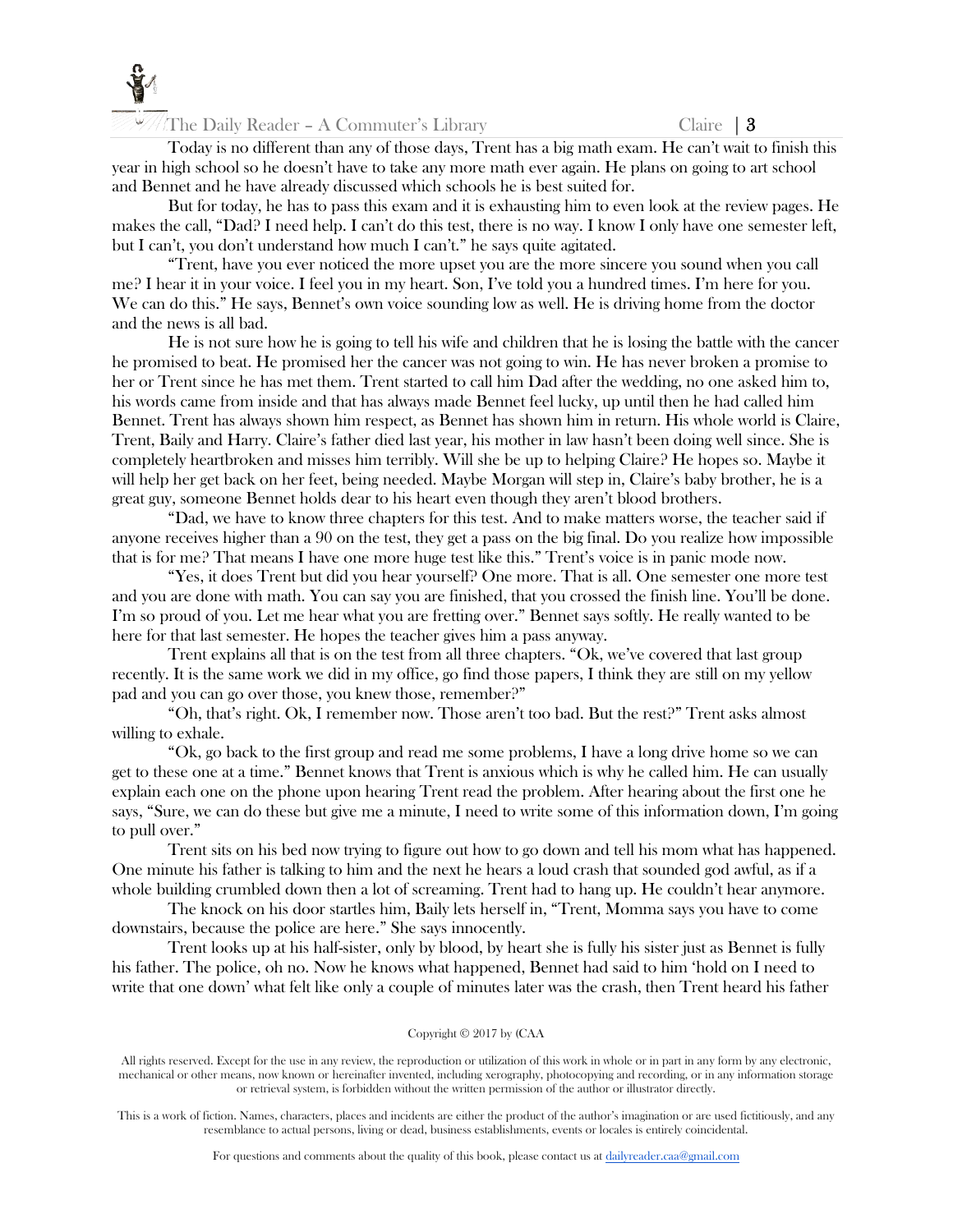

The Daily Reader – A Commuter's Library Claire | 4

say, I love you all, it wasn't the cancer, it was a blaze of glory.' Trent caused his father to crash and now he is not here. It is all his fault and the police have come to get him.

Trent is shaking from inside. How is his mother going to handle the truth? How is he? He killed his father. "Trent? Even though I'm already eight, am I really too big for you to carry me on your back?" Baily asks through his fog.

Trent looks at his sister, the least he could do is to give her a happy farewell. He looks around his room, mentally saying goodbye to all he has. "Jump on." He tells her and carries her down the stairs, he sees his mom sitting across from the policemen; they look at him with stern faces. Yep, he is being charged with murder. The weight is almost too much.

He runs to his mother, drops Baily and begins to cry and apologize to her at the same time. She can't control him. Claire has no idea what he is saying. She thinks of Bennet being gone and now her son thinks he will be too? She is very confused. She pulls Trent in for a long hug, a tight hug and when she lets go she looks into his eyes, they are full of regret, she can see it, feel it.

"Please, sit down son. When we are done explaining then you can explain what you are feeling. But hear us out first. Ok?" One officer says, he had heard some of what the boy said and put the pieces together already.

"No, don't make them suffer, take me now and Mom will explain to them later." He says and stands with his hands out to be cuffed.

Now the officer looks this young man in the eye and with full sincerity says, "You're not going anywhere until you hear what we came to say, then, if you need to tell us something you can. Is that ok Mrs. Mitchel?" he asks the boy's mother.

"Sure, Trent, come sit near me and hold on to Harry." Baily hops into her mother's lap and Harry gladly jumps into Trent's on the chairs opposite the officers.

"I'll start at the beginning. We were called by a woman over on Dutches Avenue, about 20 minutes from here, that there was a man sitting outside her house in his car, she admitted that she is a paranoid type but asked if we could please come check him out anyway, that he had been there for at least 15-20 minutes already and didn't look like he was going to leave any time soon, he had turned off his lights and had the light on inside his car.

We take these calls seriously so we went out. No sirens, we simply were going to drive by. We approached from behind and stopped in front of the house two houses down so the person inside would not get suspicious of us. We ran the plates and found out that the person who owns the car has never even had a parking ticket. Nothing on his name.

So, figuring walking was safe, we decided to go on foot to approach the car. When we got as far as only one house away a car from the other direction came barreling down, it seemed to slow down, so we did too, thinking maybe the woman was right, then, like a bullet the large car sped up and purposely ran their car right into the driver's side of the car. I've never seen such a large car pick up speed like that. Really, the only way I can describe what we saw, is a bullet.

We called the accident in right away and we pulled our guns out and approached the large vehicle from behind towards the driver's side. We knew the person he hit was not alive, he couldn't be. His car was half the size and as we got closer we saw enough to give us a confirmed answer, I won't say what we saw.

Then a woman from the house came running out, she started screaming at the driver of the vehicle. It took us a moment to assess what was going on. The ambulance arrived then and immediately began to check the person whose car was hit from the passenger's side of the car. No other way to get in. They confirmed what we suspected immediately.

#### Copyright © 2017 by (CAA

All rights reserved. Except for the use in any review, the reproduction or utilization of this work in whole or in part in any form by any electronic, mechanical or other means, now known or hereinafter invented, including xerography, photocopying and recording, or in any information storage or retrieval system, is forbidden without the written permission of the author or illustrator directly.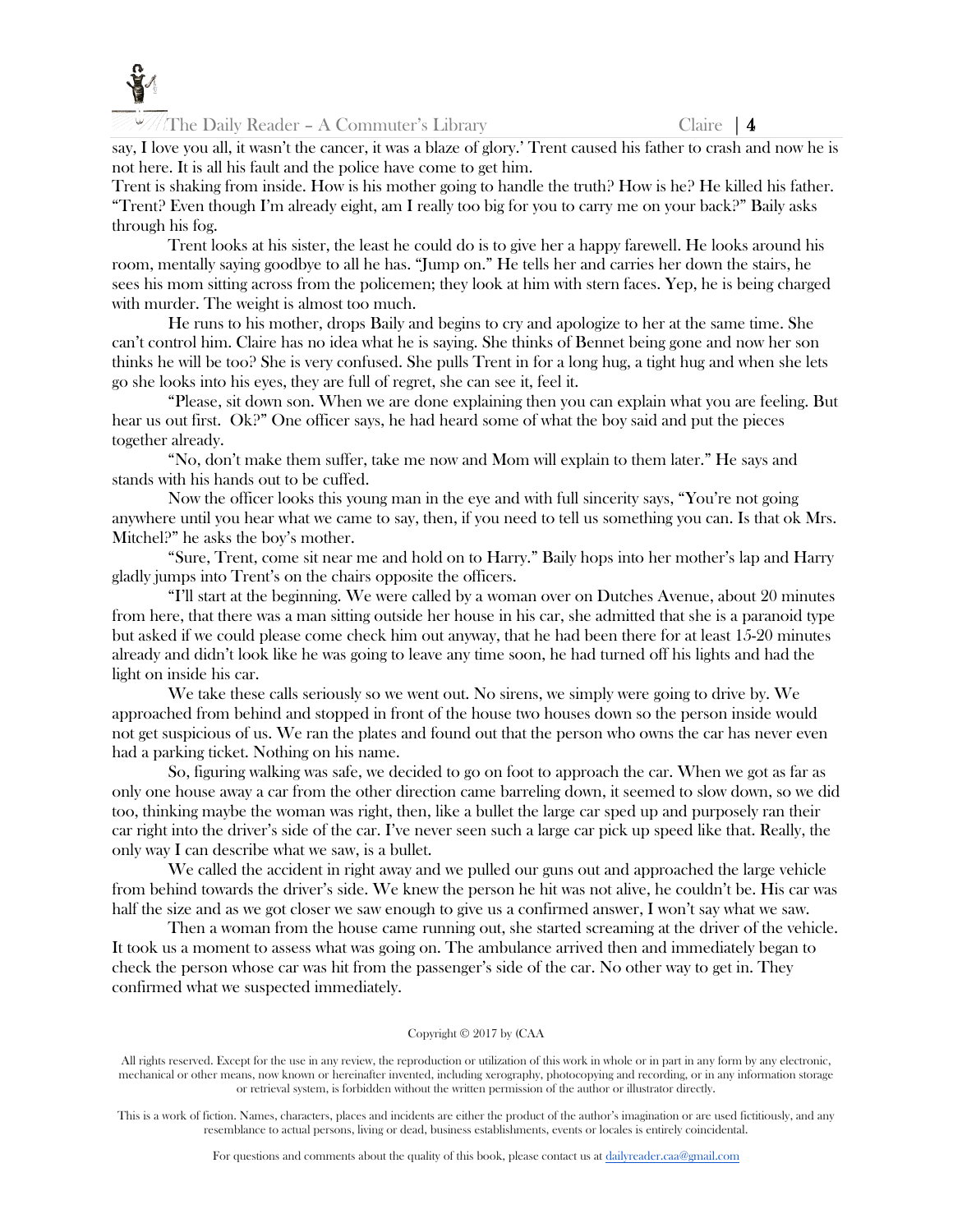

The Daily Reader – A Commuter's Library Claire  $\begin{bmatrix} 5 \end{bmatrix}$ 

The driver of the larger car needed some assistance getting out of the car; when he heard but the woman screaming, he began to laugh. A second police car had come too and we quickly looked at them and told them to charge the person from the larger car with vehicular homicide. Possibly pre-mediated by the looks of things. That we witnessed the whole thing and the whole incident is probably on our dash-cam video. Then the woman said she did too, witness it that is, and didn't care if it was her husband, she will testify against him for pre-meditated murder.

So, I probably should not have given you all the details, and I'm not sure the young ones understood what we said, but there you have the whole story. Now, son, what do you want to add?" The officer says concerned for the young man.

Trent looks to his mom for strength. She holds his hand and squeezes tightly. She is not sure what is so heavy on his head. "I was doing math with Dad on the phone, I couldn't wait for him to come home I was panicked over the test, he said he was going to be a while before he came home but I was so panicked over this test I couldn't wait for him. I said that already, he told me he had to pull over and write this down. I'd been doing the hard chapter with him first and I guess he couldn't do all the numbers in his head. So, he pulled over, we did the first few. I guess that is when the woman noticed him stopped. It's all my fault. He pulled over because of me. I killed him, you can take me now." He says again to the police officers with his head bowed down in shame.

Claire's tears begin to fall, not because her husband is dead but because Trent thinks it is his fault. He didn't hear anything they said. "Trent, did you hear what the officer said? A man in a large car, double the size of Dad's decided to turn on his gas and ram into Bennet's car on purpose. Who knows, maybe that man thought he was going to kill himself. Maybe he didn't see there was a person in the car, or maybe he did and didn't care. Did Bennet say anything to you before he hung up? Anything at all, think a moment." she asks hopeful. "Think honey." She whispers

Trent looks at his mom, what had he said? "It wasn't the cancer, it was a blaze of glory. I love you all." Tent says.

"Damn him." Claire says.

She turns to the officers to explain, "My husband had cancer. He was on his way back from the doctor which is over in Wayner County, he wouldn't let me go as long as he could drive on his own, and he could, perfectly capable and in complete control. He promised me when he was diagnosed that he wasn't going to die of cancer; that he was going to die in a blaze of glory. He was right, the cancer didn't get him. And Trent, he loves us all. This is not in any way your fault. His doctor called me after Bennet left and told me the truth. Bennet was losing the fight. Somehow the doctor knew Bennet wasn't going to tell us the whole truth. Your dad chose to come home the scenic route instead of the main roads. Otherwise he would not have had the opportunity to pull over he would have had to find the next exit on the highway. Or, he would have gone on to the next question and tackled that one when he got home.

This is how he wanted the end somehow, this is how he predicted he would go. It was a series of changes that put him in that spot. But Trent you heard the crash, didn't you? That may haunt you for a while, and that is ok, but no guilt, you have no guilt." She says now holding his face in her hands.

The police officer is very impressed with this woman and with the young man in front of him. That was a harsh confession and one that came from deep inside. "Again, my apologies for being graphic, but since we were the ones there I thought it best we told you the whole story, not one that is conjecture or condensed for a police report. Thank you for your water and the cookies. We're sorry for your loss, don't get up. We'll see ourselves out."

The two officers walk outside. "What the hell was that?" one asked.

#### Copyright © 2017 by (CAA

All rights reserved. Except for the use in any review, the reproduction or utilization of this work in whole or in part in any form by any electronic, mechanical or other means, now known or hereinafter invented, including xerography, photocopying and recording, or in any information storage or retrieval system, is forbidden without the written permission of the author or illustrator directly.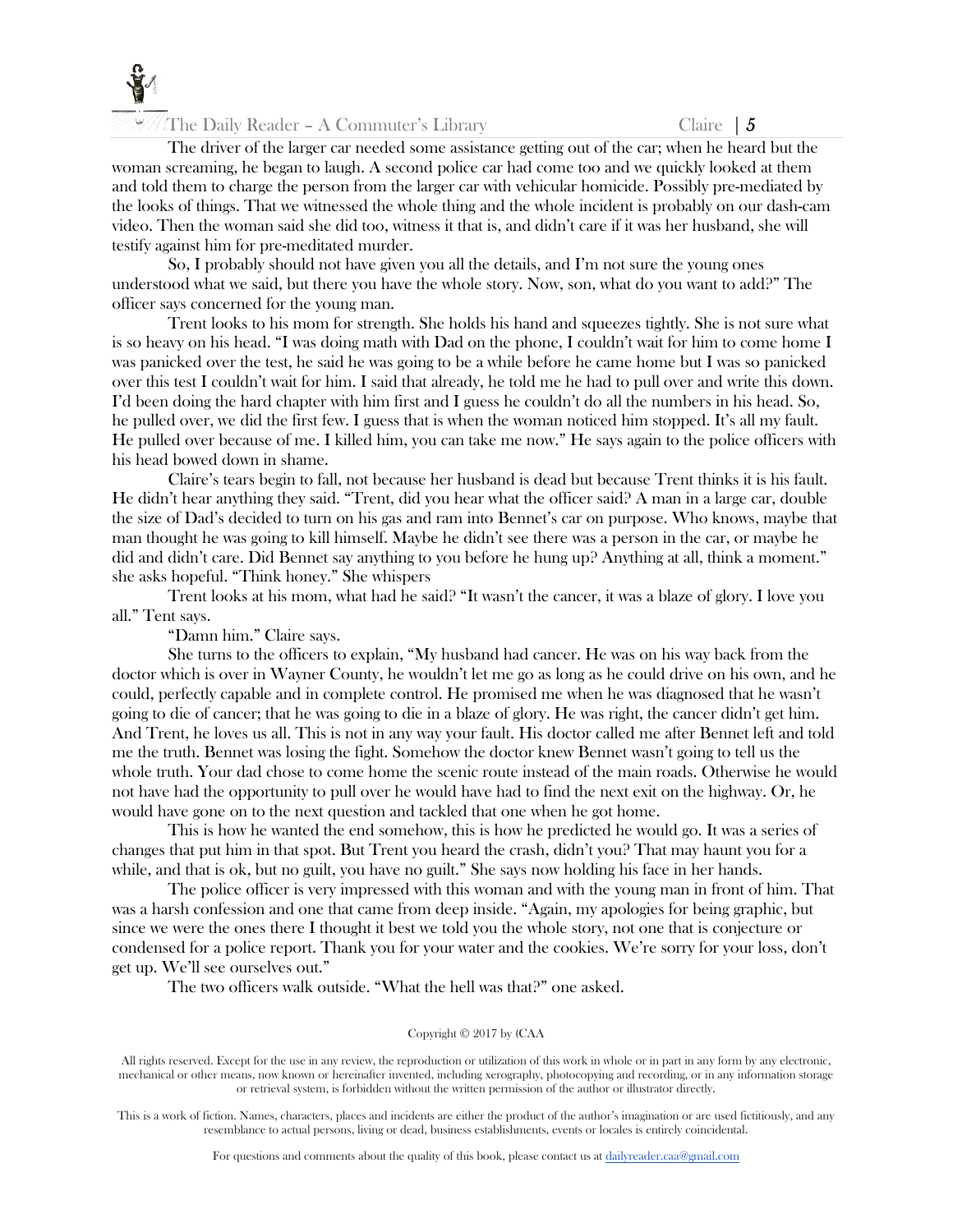

"That is what it means to be family. I think it may take a while for that young man to let go of the guilt and the sounds he heard but it looks like he will have a strong support system. It is to be envied, really envied. Now I'm going home to my daughter and we're going to have ice cream for dinner because I say so." He grins.

 $\sim$   $\sim$   $\sim$ 

"I don't understand what they said." Baily says. "Trent are you ok?" she asks. Trent looks at Harry, "Can I have a cookie too?" he asks. Harry jumps off his brother and runs into the kitchen to gather more cookies.

"They said that Dad has died in a car accident. Do you know what that means?" Claire asks.

"Dead is when you don't come back I think." Baily says.

"Yeah, religious people say it is when God calls you back home to be with Him." Claire says.

"Like Grandpa." Baily says quietly.

"Yeah, now they can play cards all day together." Claire says laughing at how Bennet and her father always played cards for peanuts or candies, whatever was in the house at the time.

"Why aren't you crying Mom?" Trent asks.

"Because I'm too busy being annoyed that he was right. You know what else he is right about? He told me last week that you were really good at illustrating what others talk about and that you do people very well. You could work for the police as the person who draws what people describe or you could become a book illustrator because you understand what people write, where their head is, and that you would easily be able to see the author's vision. Then he said 'or maybe Claire he will become his own person and surprise us. But I know one thing, Trent is going to be a fine young man, he will make a wonderful husband and father one day.'

I could cry, and I probably will off and on. But right now, I want to breathe in the fact that he died doing what he loved doing. Math, with you, you may hate me for saying that but Trent, you and I know he hated the cancer with all his might. He never wanted cancer to win." She tells him.

Trent sits down on the floor with Harry and his game. "I hate math more now. It may take me some time but I hear you and what you are saying. Yeah, like a sailor dying at sea. I get that Mom and yeah, the whole cancer thing pissed him off. A blaze of glory." He says softly as he ruffles Harry's hair and then begins to tickle him and grabs for Bialy and does the same to her.

Clair watches as her three children roll around on the floor trying to tickle each other. She looks down again and sees a card on her lap, the officer must have left it for her. That was nice. She should call her mother and her sister and the rest of her siblings. "I'll be right back, I'm going to order dinner instead of making any and have it delivered.

First she calls her mom and tells her what happened in complete detail, her mom's immediate response is, "I'm coming, I'll pick up dinner." Claire knew that is what she'd say, which is why she called her first.

She calls her brothers, one of which offered to go down and identify the body, she gave him permission to do that, she didn't want to see him so banged up. Besides he is a doctor, he has seen things like that before. One brother began to cry, he really loved Bennet; they were great friends from the moment they met.

When she calls her sister, her best friend, her sister screams on the phone, her husband quickly takes the phone from her and screams "What did you say to my wife and who the hell is this?"

#### Copyright © 2017 by (CAA

All rights reserved. Except for the use in any review, the reproduction or utilization of this work in whole or in part in any form by any electronic, mechanical or other means, now known or hereinafter invented, including xerography, photocopying and recording, or in any information storage or retrieval system, is forbidden without the written permission of the author or illustrator directly.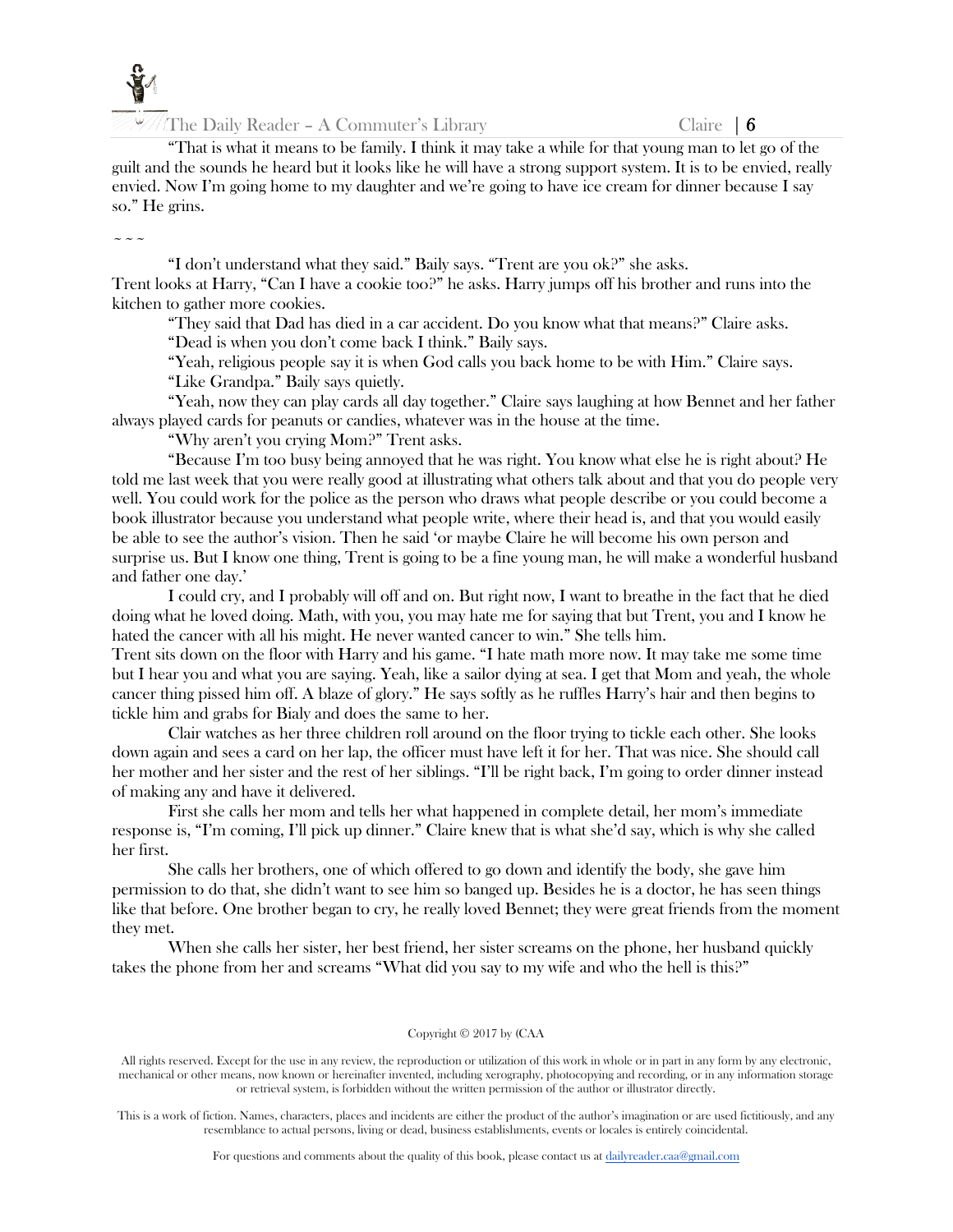

The Daily Reader – A Commuter's Library Claire | 7

"Gene, it's Claire, Bennet was killed in a car accident. The police just left, one of my brothers is going down to identify the body, the other is crying and mom is bringing over dinner. Do what you want, I had to tell you guys right away is all." She says softly.

"Aw crap Claire, I'm sorry. We've had some prank calls lately I thought it was more of the same. We're coming. I'll call Mom to add on a few dinners." He says.

"I'm sure she already has assumed as much, but go ahead and call her. I'll call his lawyer and get the funeral details; we already worked everything out when he was diagnosed." She says and hangs up before she loses her ability to speak.

A hand on her shoulder stops her from making the next call, "Mom, I'll call the lawyer, you go be with Baily and Harry. Baily is still churning this all in her head. I'm assuming everyone is coming. With family around we will be ok. I'll be good. Maybe not now, but I will. But that is to be expected I guess." Trent says and kisses his mother's cheek.

He walks into his father's office, closes the door and makes the call to the lawyer who said he too will be right over. It is the only family member his father ever spoke to, a second cousin.

Then Trent makes a call he hopes is received well, the phone rings once, then twice, then again, before the next ring finishes an angry voice says, "Yeah, what now Bennet?" his own grandfather says. Trent knew Bennet had the numbers in his desk. He showed him where they were after being diagnosed, now that he thinks about it, he showed Trent a lot of things. Bennet must have known his chances of survival were not as good as he promised them to be. He trusted Trent and that trust and love is what will get him through this.

"It's Trent, I'm calling to let you know Bennet, your son, died in a car crash today, we will e-mail you when we have details. Don't come to the house and don't call either. Like I said, we will e-mail you the information about the funeral. Look at it or don't I won't care one way or the other, but don't show up at all if you're bringing that attitude sir. I'll personally kick your ass right out." He slams the phone down hoping the man felt his anger. He had promised Bennet, when the time came, he would make that call. He did, but now his hand is shaking.

"Trent, how are you doing?" Trent looks up to see his Uncle Gene.

"I called the lawyer and Bennet's father. I promised him I would if the cancer won." He says.

"Ah Jack Mitchell, lover of all things Jack Mitchell. I hope you hung up on him after you gave him the information." Gene says with sincerity.

"Actually, I did. No, actually I slammed the phone down hard." Trent says rubbing his hand.

"Listen, Trent, I'm no Bennet when it comes to math but I'll get you through to the end of this year ok? It will be good practice for me when my daughter hits high school next year." He smiles, or at least tries to.

"So you heard." He says.

"My mother in law gave me the graphic details your mom shared with her. I'm sworn to secrecy but she needed one of us to know she said. Your mom is right, it was an unfortunate series of changes in plans that all had to come together. I know you may carry some guilt for a while but work hard not to. And if you need to talk to someone or to scream, or even if you want to go to the gym and box it out, I'm your man." Gene says with his arms out.

Trent jumps into his uncle's arms and allows himself to cry again. Gene has a hard time holding his own in, Bennet was one of a kind. He will be missed by everyone. Trent looks up at his uncle, "Will you stay here, I have one more call to make and I'm not sure how well this will go."

"Sure son." Gene closes the door and sits next to him in the chairs Bennet had out for when he met with clients at home.

#### Copyright © 2017 by (CAA

All rights reserved. Except for the use in any review, the reproduction or utilization of this work in whole or in part in any form by any electronic, mechanical or other means, now known or hereinafter invented, including xerography, photocopying and recording, or in any information storage or retrieval system, is forbidden without the written permission of the author or illustrator directly.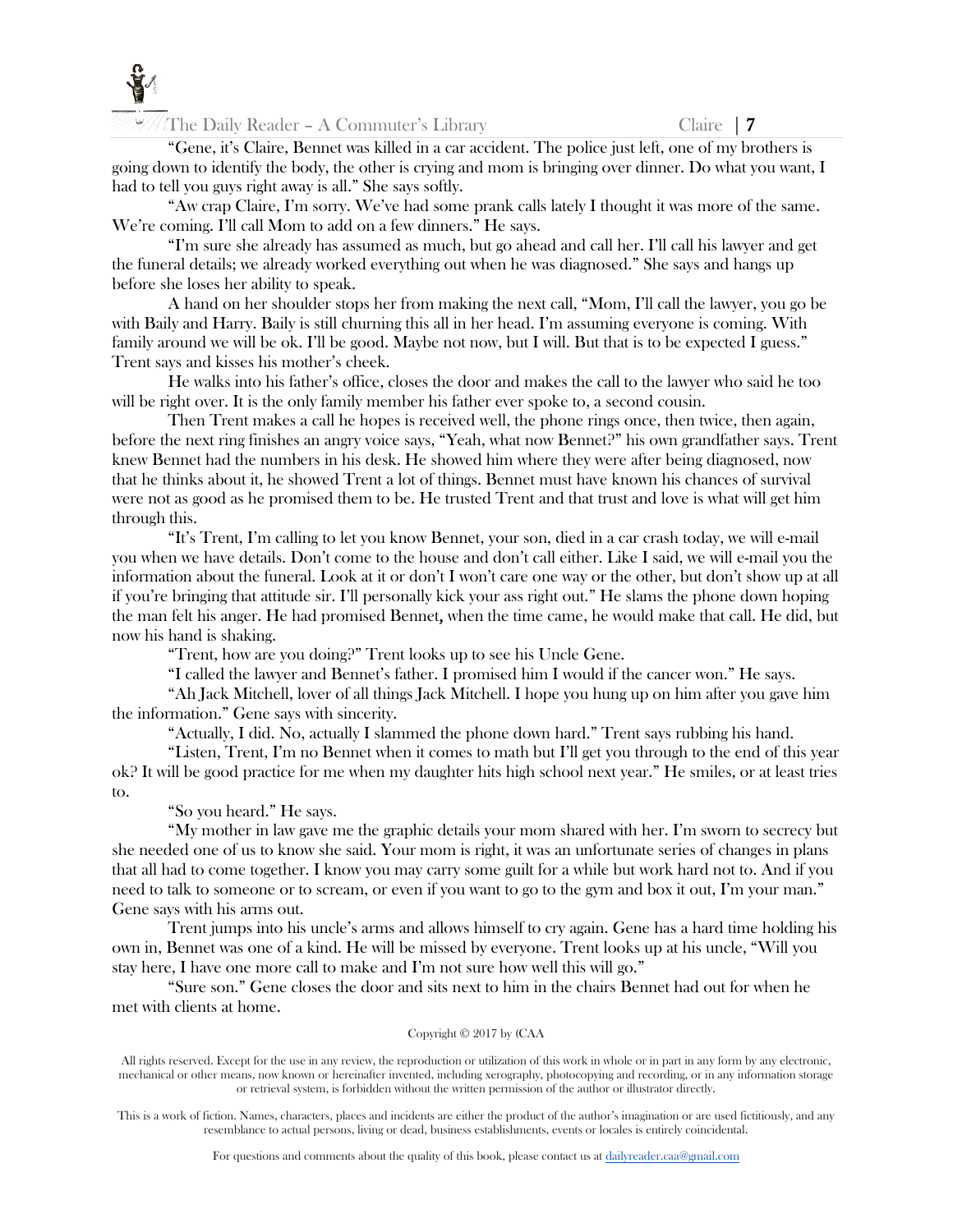

The Daily Reader – A Commuter's Library Claire  $\begin{array}{|l|l|} \hline \end{array}$ 

"Hello Keri? Trent here. Listen. Um. I know we had a long talk the other day but I'm not sure I'm up to starting anything new right now. Um, you see." He takes a deep breath. "My dad was killed in a car accident today and I'm going to need to get past this before I can give you the time you deserve. I hope you understand." He pauses again, about to hang up when she speaks.

"Well, we haven't worked that out yet, the lawyer is coming over with the Will and details soon. You know he was sick, remember I told you that, but I never heard what the arrangements were. I believe it will be right away, maybe even tomorrow. Thank you for understanding." He hangs up quickly.

"Am I wrong?" he looks to his uncle.

"Takes a very big man to do what you did Trent, Bennet would have approved. I'm sure. Come, Grandma will be here soon with enough food for three army battalions. She went for fried chicken." Gene smiles at Trent.

"This day sucks. If I don't get above a 90 on the test I'm screwed and the test is in two days." He says letting his mind wander to non-sad things.

"Really Trent?" Gene says. "You will be home mourning, no one is making you take that damn test unless they go through me. Understood?" he says firmly but with love.

"Promise?" Trent looks to his uncle; his uncle sees one very scared young man. First father walked out and now this one is taken away. Gene will have to step in, he owes Bennet that much at least.

"As sure as I'm standing here. Come on." He pulls Trent over to him and they walk out together to see that the other uncles have shown up, one with his wife and new baby, one by himself is playing with Baily and Harry and keeps wiping tears from his own eyes. The baby of the family, Morgan. He was like this when his father died last year too. He pushes Trent to that uncle, Trent nods and walks over to sit down with them. He is immediately hugged by Uncle Morgan.

 $\sim\sim\sim$ 

With all of the children put to sleep in various rooms, the adults now gather at the dining room table. The lawyer stands to speak, "I'll be brief, on the way over I already called the funeral home, they have Bennet already and are doing what needs to be done. Bennet insisted on doing a graveside only service and it will be done tomorrow at 11:00am. He is being buried to the left of his father in law." The lawyer looks at Claire's mother, she gasps and puts her hand on her heart.

"His own request." The lawyer says to her, Claire, her sister and her mother all have a single large tear rolling down their cheeks now. Trent is sitting next to his mother, he is the only child at the table.

"He said any brothers in law who wants to speak are free to do so, when I got here I sent the e-mail to his parents, if they come they will be escorted to a specific corner where they can see but *not* be heard. Also, his request. He knows his parents are good at making a spectacle but when they see where they are being seated, they will shut up immediately. You don't need to know why, but they will, family stupidity but Bennet is right on this one, so please don't change it and DON'T feel bad for them. They made their own bed on this one." He looks around and everyone nods.

"Claire, he asks that you please where blue somewhere. I'm assuming you know what that means. Trent he specifically said you are not obligated to speak, do what your heart wants and if you don't speak, he will hear you anyway. Morgan, otherwise known as, the baby, is asked that he sings whatever he wants, the service won't be long and if you want to sing you can, before during or after he said. Then to his mother in law he asks that you please keep people from bringing in too much food. He says the kids don't like leftovers so much and Claire doesn't eat when stressed. From my perspective, everything is set in motion, any questions?" he asks.

Trent raises his hand, "Yes Trent."

#### Copyright © 2017 by (CAA

All rights reserved. Except for the use in any review, the reproduction or utilization of this work in whole or in part in any form by any electronic, mechanical or other means, now known or hereinafter invented, including xerography, photocopying and recording, or in any information storage or retrieval system, is forbidden without the written permission of the author or illustrator directly.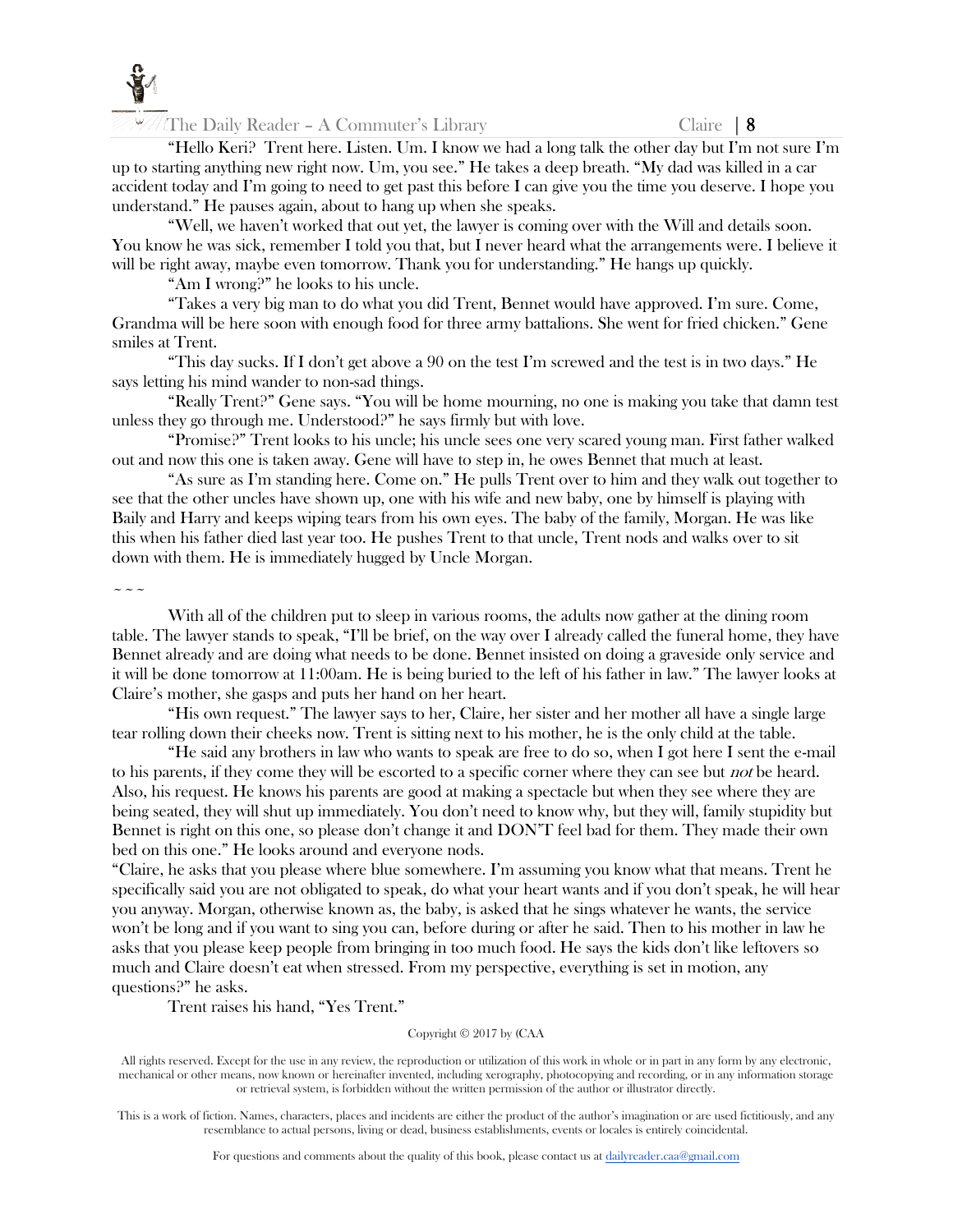

"How do we notify his friends? He had so many? I don't want to miss anyone, it won't be nice." He

says.

 $\sim$   $\sim$   $\sim$ 

"Your mom took care of that already I believe. There was a friend e-mail group set up years ago for emergencies only. I believe there is around 50 people signed on at this point. They announce parties, big events happy or sad. It is the fastest way, and they all agreed to use this group for emergencies only. Whoever is not on this list, I'm sure has already been called by now. It will be standing room only. His client list has been notified as well.

Then there is always word of mouth. Now, I wish you all a good night's sleep, I hope some of you get some. I'll see you tomorrow morning. My daughter will be here to babysit the young ones, and there will be two cars here to take you all to the cemetery." He looks around for any more questions.

Gene stands to walk him to the door. "I'd hate to have your job right now." Gene says.

"He is all I have as far as family goes." He says.

"No, no he isn't." Gene says and hugs him goodbye.

As predicted, there looks to be a whole neighborhood of people standing around the grave about to be filled. Trent, his uncles and the lawyer are all pallbearers. When the first shovel of dirt hits the coffin Claire finally lets go of the wail she didn't know was inside of her. Her mom is right there and so is Trent. Baily was given a choice and she decided to stay home. Gene helped his wife, holding her up while Morgan was singing. He sang Bennet's favorite love song, seemed to be the most fitting since when you looked around all you see is love in everyone's eyes.

Trent is walking around as people speak, he can't stand still, too much inner energy to burn that he doesn't know what to do with. He walks around the perimeter of the crowd, then he sees them, Bennet's parents, they were given chairs that had a view of the grave but from back there, you can't hear much nor could anyone hear them should they choose to speak or even cry out. He doesn't know what happened but they look as if they know why they are there, so he leaves it alone as the lawyer said. At least they came, he thinks to himself.

With his head down, he bumps into someone, he is about to say he is sorry when he sees he has bumped into Keri. "Keri?" he looks at her as if she is both an angel and a ghost.

"No one should do this alone. I've been there, let me help. As your friend." She says.

"Been where?" he asks.

"My brother, brain cancer, he was only 21. The whole year he had cancer, he was drinking wine because he kept telling me, now he is old enough and it doesn't matter anyway. Please Trent?" she asks again.

"I didn't know. When was this? Did we know each other yet? Was I a jerk to you?" he asks hoping for a no.

"No, you weren't a jerk. In fact, you were the only one who called because I wasn't in school for a couple of days. You asked if I was sick and I told you no, I lied to you. I told you that there was a family emergency I needed to deal with. I didn't want your sympathy, I didn't want anyone's but I did want your friendship and you gave me that." She says.

"You're an idiot, you know that, right?" he says.

"Yeah, I do now, and I want to give you what I think you would have given me. Companionship during a crappy time. Again, I ask you though, please?" Keri says.

"I've been known to throw things when I get angry. Books usually. Mostly math." He tries to grin. "Better than me, I would throw my homework on the barbeque and watch it burn on purpose.

Then when I didn't turn something in teachers were too embarrassed to give me a hard time so they would

Copyright © 2017 by (CAA

All rights reserved. Except for the use in any review, the reproduction or utilization of this work in whole or in part in any form by any electronic, mechanical or other means, now known or hereinafter invented, including xerography, photocopying and recording, or in any information storage or retrieval system, is forbidden without the written permission of the author or illustrator directly.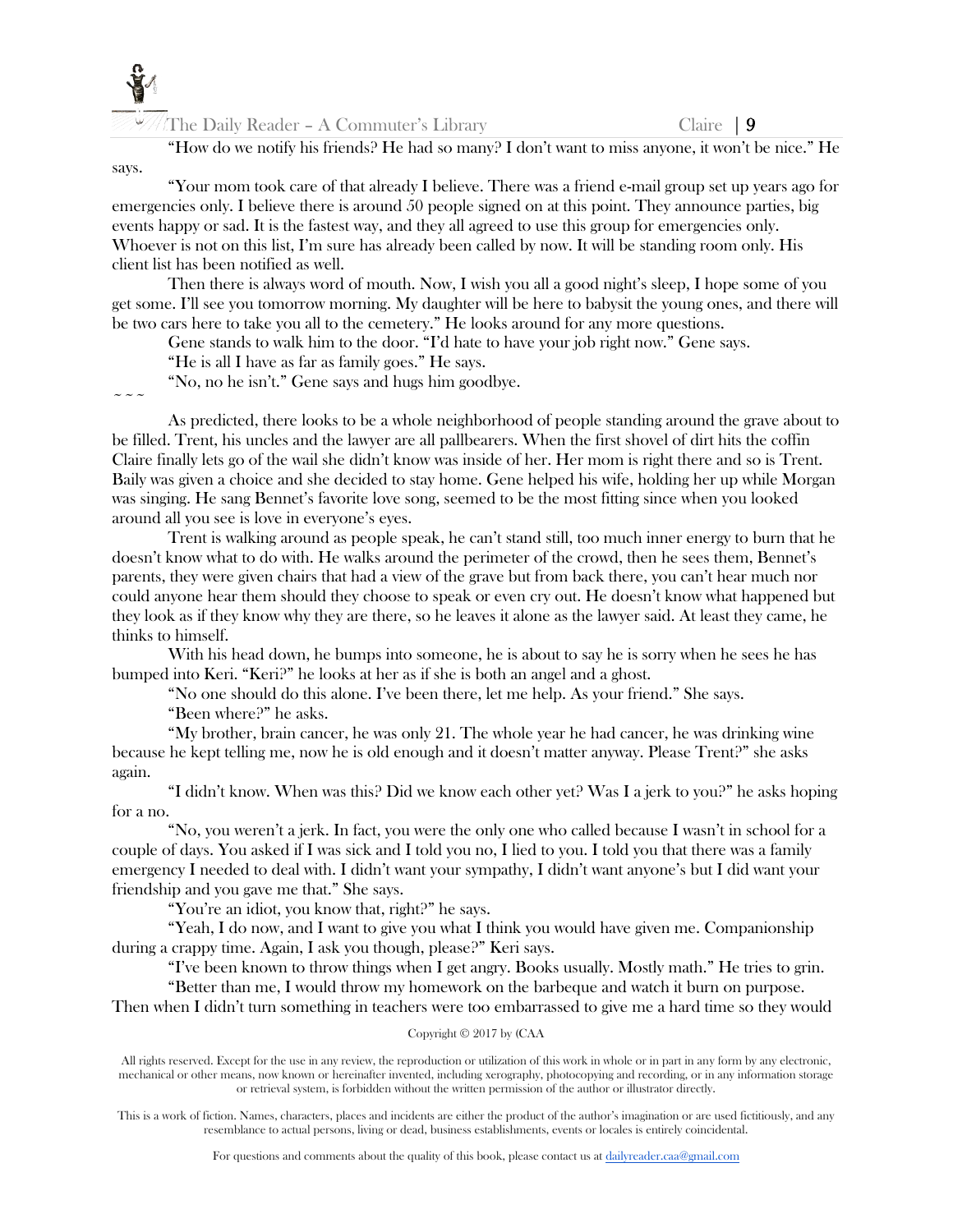

 $\mathbb{Z}/\mathbb{Z}$  The Daily Reader – A Commuter's Library Claire | 10

give me another copy and more time. That's how I lost our lab report too." She bows her head because at the time Trent was her lab partner.

Without knowing what else to do, Trent pulls her in for a hug and to his surprise she feels good in his arms. "Come, my mom will be looking for me. I think Uncle Morgan is singing again at the end." They walk together back to the front of the funeral.

Uncle Gene sees Trent walking in with a girl and he knows exactly who she must be. Good for you, he thinks to himself. Trent did right but this girl did better. She came anyway. Good for you darling, I can't wait to meet you. He says to himself.

 $\sim$   $\sim$   $\sim$ 

Trent goes through a myriad of emotions during the mourning period following the funeral. Baily has been unable to express herself most of the time, so she sits next to her mom or Trent and sometimes her grandmother when the house is full of people.

Uncle Morgan turned out to be quite helpful during this time. Uncle Gene took the down time to help Trent study for the inevitable test he has coming up. It took their minds off of what was going on in the house.

Now it is the night before the test and Trent is having a hard time even looking at the math. He can't think of math without hearing the crash in his ears. He doesn't hear the knock on the door, nor does he see anyone walking into his room, he is too busy crouched down on the floor with his hands over his ears trying to drown out the sounds of the crash so he can focus.

Someone touches his hands and he looks up. Keri, she smiles at him and holds his hands in hers. With her eyes she tells him not to speak so he doesn't. She picks up the math pages in front of him and he sits and watches her. Keri had decided to do this days ago but it still has taken all her courage to actually be here. She puts the papers in order and shows them to Trent. The first page has equations on them, she uses her finger as if she is reading music and she begins to sing a beautiful melody only there are no words coming out of her mouth, there are numbers. She sings the first set of numbers, then the operation and the second number. She sings how to perform this operation and with each step her melody is sounding sweeter.

After the first page which had nine problems listed, she looks at Trent. "Do you understand these yet? Or should I repeat this?" she asks simply.

Trent is not sure what to do so he answers her honestly. "Number five doesn't make sense, I think I have something wrong."

She looks at his work, takes out a pencil and does it on her own page, yes, she sees the difference. She changes his page and sings this one equation over for him. He had no idea she could sing so well. No idea at all. They sit together and she gets him through the toughest part of the test. When they are done studying he looks to her and asks her a simple question.

"When was the last time you sang for anyone?" even though he feels he knows the answer.

"I used to sing for my brother. No one else." she says bowing her head.

"Why not?" he asks.

"I don't think I'm that good. I would cheer him up when the treatments were bad. He fought his battle for two years. 19, 20, 21, I was only 12,13,14 at the time. Remember it was  $9<sup>th</sup>$  grade lab?" she says.

"Yeah." He sits down on the floor next to his bed, "Keri, why are you here?" he asks still trying to give her every opportunity to walk away from him.

"Because my friend recently went through a traumatic experience and a loud, horrible sound was part of it, so I thought maybe if my sound used to help my brother it might help my friend too. Is that so

## Copyright © 2017 by (CAA

All rights reserved. Except for the use in any review, the reproduction or utilization of this work in whole or in part in any form by any electronic, mechanical or other means, now known or hereinafter invented, including xerography, photocopying and recording, or in any information storage or retrieval system, is forbidden without the written permission of the author or illustrator directly.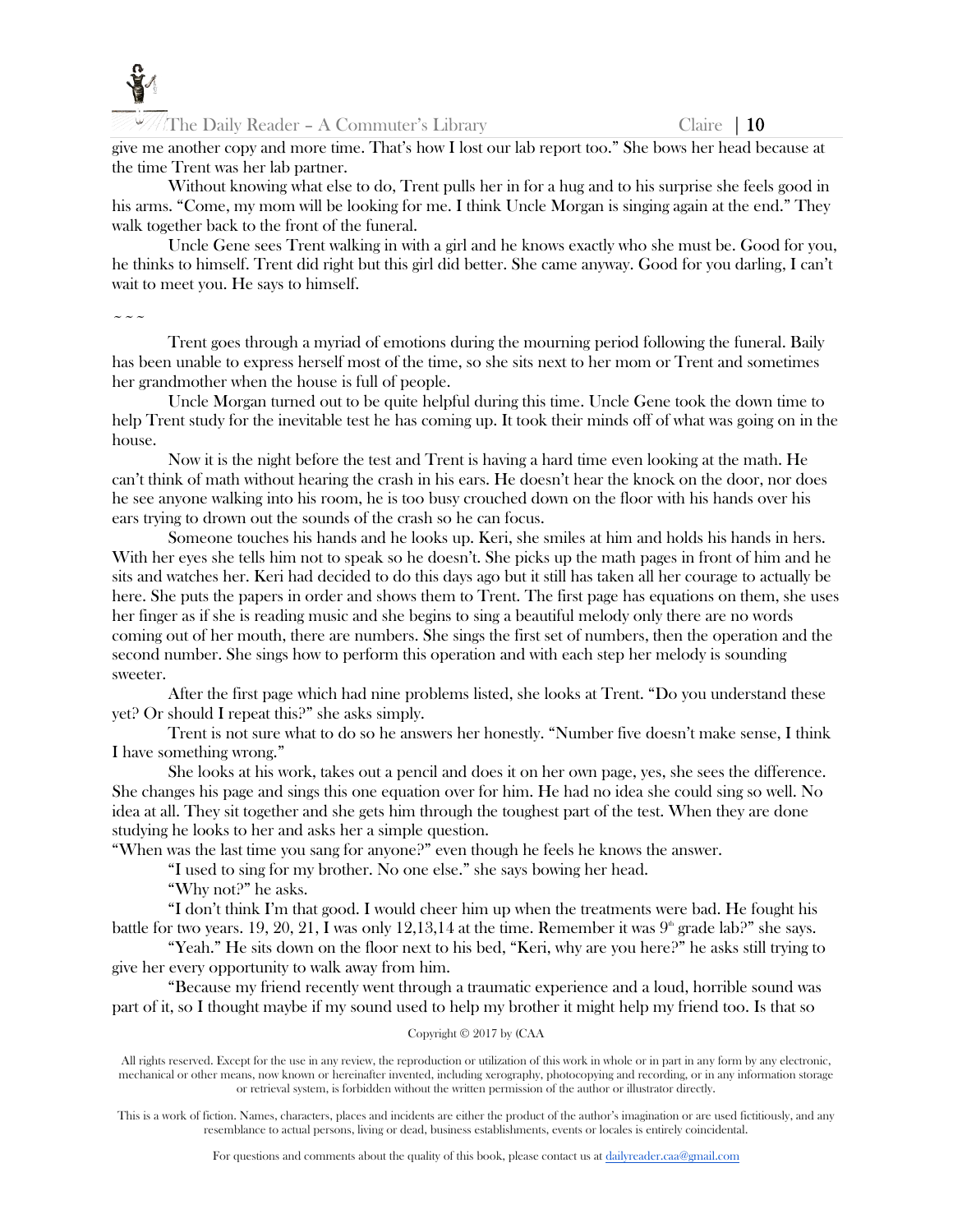

 $\ln$  The Daily Reader – A Commuter's Library Claire | 11

terrible? Maybe slightly conceited to think I could help change your memory." Trent I don't ever want to let you go, so I came running over to share with you what I've only given my brother, can't you see that? She screams in her head.

Trent thinks about what has happened here. Keri has been the breath of fresh air he needed each day, yet he keeps pushing her away, why? He doesn't want to leave her, he knows he doesn't, he hurts when she is not around. He doesn't want her to leave either, that would be too much but they are too young to think of forever so he has to push her away, right? He shakes his head.

"Can I make a request?" he asks.

Thinking he wants her to sing a particular song, Keri hesitate, "I'll do my best." She says.

"Can you save your voice for me? At least for now. Don't try out for choir, they will ruin you by making you sing old songs and holiday favorites, whatever that means." He says trying to smile.

I'll save all of me for you, she thinks to herself. "I think that is a request I can do easily. Should we go over this one more time?" she asks now eager to sing for him as she used to be for her brother.

"No, let's go help Mom make dinner first, then we will review again." He says as he stands and holds out his hand to take hers. Keri gladly gives it to him.

 $\sim$   $\sim$   $\sim$ 

Claire and her brother Morgan have been cleaning up the house the past couple of days. All those people coming in and out, no one paid attention to where food was dropped or dirt was dragged in. "Morgan, you've really been a great help to me and the kids. You watched me cry, you cried with me, you cried with the kids too. You have real siblings, why so many tears?" Claire isn't trying to sound mean, she is actually curious.

"I loved Bennet. He talked to me like me and not like anyone's baby brother. Like he treated Trent right off the bat. Everyone was equal to him, he made me feel like a person in this family." He says openly.

"Guilty as charged. Morgan, you are officially no longer my baby brother, but the brother who can sing like a nightingale. Only lower. Oh and let's not forget, you're not afraid to clean a toilet." She smiles at him.

Morgan begins to sing as Trent and Keri walk in. "How can we help?" he asks.

Claire turns to see who the 'we' is, when she sees Keri her heart melts. This girl has been as good as gold since Bennet died. She loves her already, and she heard her singing upstairs to help Trent lose the sound of the crash related to math. Morgan told her about hearing it and she ran up to hear this for herself, who knew math could sound so sweet and innocent?

What a beautiful gift she has. "Baily wanted homemade pizza, you game?" she asks.

"My dough is better than yours. I'll do the dough, you cut the vegies." Trent says to his mother. Claire grins, he is right, her dough doesn't always work, she is not sure what he does differently and right now, she doesn't care, she sees life back in her son.

"Ok, Keri do you know how to shred the cheeses?" Claire asks.

"Yes maám." She says smiling. Her own mother can make hamburger and fries but that is about it. When Keri turned nine years old, she taught herself to cook. She loves being in the kitchen.

Morgan looks around and laughs, "Ok fine," he moans, "I'll get the kids to take their showers and finish homework, and you're not even an evil step-sister." He jokes with Claire.

 $\sim$   $\sim$   $\sim$ 

#### Copyright © 2017 by (CAA

All rights reserved. Except for the use in any review, the reproduction or utilization of this work in whole or in part in any form by any electronic, mechanical or other means, now known or hereinafter invented, including xerography, photocopying and recording, or in any information storage or retrieval system, is forbidden without the written permission of the author or illustrator directly.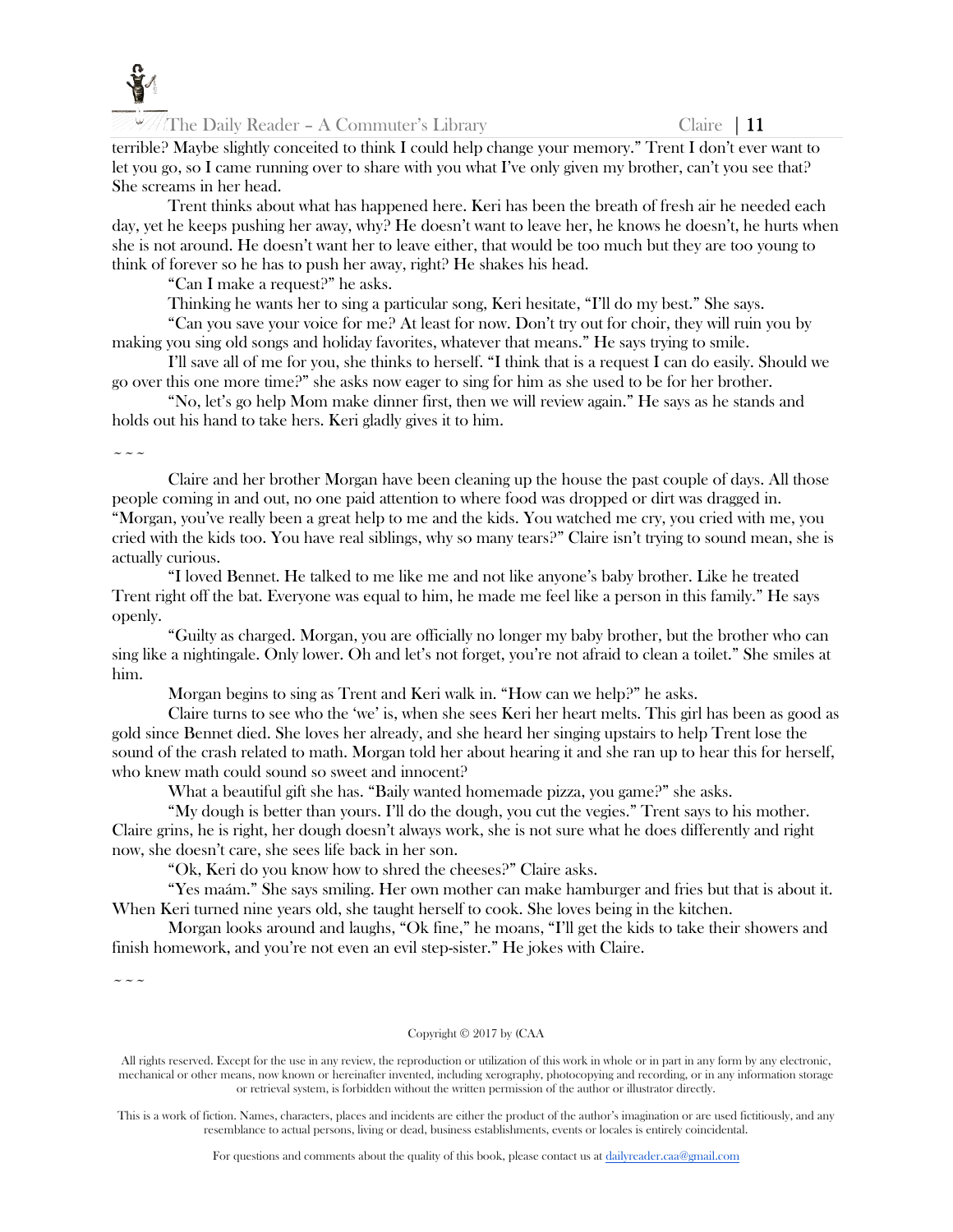

The Daily Reader – A Commuter's Library Claire  $\begin{array}{c} \n\end{array}$  Claire  $\begin{array}{c} \n\end{array}$ 

Generally speaking, when there is a knock on the door, no one really cares. But in Claire's house, the people that really know them, no longer knock. They ring the bell out of courtesy. But today there is a knock, Morgan, who has been staying with Claire since the funeral, answers.

He sees one officer standing there, "Can I help you?" he says in a shaky voice.

"I'm sorry to upset you, I am not here on any official business, my shift ended an hour ago and I wanted to stop by and see how the family is doing, I haven't had a chance to change out of my uniform. The circumstances of the accident were very traumatic for me, and I was there, I can only imagine how it was to hear about such a thing. May I come in? Is Mrs. Mitchel even home?" the officer asks all in one breath.

Morgan shakes his head a moment. "Yeah, my sister is here. Go sit down, I'll get her." he walks into the kitchen to see Claire making dinner.

"Hey, um the officer who was there is here to check on you. You want to talk to him or should I shoo him away? Keeping in mind he is damn handsome." Morgan says.

Claire turns to her brother. "You think everyone is handsome, man or woman, if they are in uniform. I don't mind seeing him. It has been a month already. I think the shock is over, the sadness isn't but that will come and go forever I suppose. Morgan, I don't know if I've mentioned this enough but having you here has been surprisingly comforting. No offense." She kisses his cheek and begins to walk to the living room.

Morgan grabs her wrist, "For me too. Why have we never done this before?" he puts his arm around her shoulders and they walk into the living room where they see Harry sitting on the officer's lap.

The officer sees them and says, "He apologized to me for not having fresh cookies this time. How is he doing?" he asks.

Morgan laughs, "Hey Harry, we have cookie dough in the freezer, let's go put some in the oven." Harry jumps off the officer's lap and runs to make the cookies.

"Harry is great. He is his father from head to toe to heart. Life will always be good for him even in the dark times. Which he tells me he is no longer afraid of because now Grandpa *and* Daddy are both up in heaven watching him to be safe. But in case something changes, I keep the hall light on anyway. Thank you for coming by. How have you and your partner been?" she asks. She can't imagine witnessing such an accident and not being affected.

"I knew you were a strong family when I came here but for you to be asking about my wellbeing certainly confirms that. Truth is they are only sending me out for lighter things, although we thought that call was lighter too. The precinct psychologist suggested this for a couple of months. He also is the one who told me I should never have given you the whole story. That I should have left out details because of the kids being present. I'm sorry for that if I made things worse. How is your older son handling things? The guilt and all." He asks.

Wow, he does remember everything, poor man, he must see so much and have to filter things out of his memory all the time but he kept her situation in his mind. That is special. Claire thinks to herself. "He is doing well. He has Keri in his life now and she has given him the strength to go back to school and to want to accomplish. I'm not sure he sleeps soundly yet but I think he is in a good place. My brother in law calls him almost daily to talk about 'guy stuff' and my brother Morgan has moved in with us. His lease is up next month anyway. We both work but he instantly took over all of Bennet's chores. You know, killing spiders, getting rid of the scary monsters under beds oh, and most of all, he loves to do Baily's hair and she lets him. She only let her father touch her hair too. Never me." Claire smiles at the officer.

"Sounds like my little one. She said her mom didn't know how to make her as pretty as I do." He says looking at his hands

#### Copyright © 2017 by (CAA

All rights reserved. Except for the use in any review, the reproduction or utilization of this work in whole or in part in any form by any electronic, mechanical or other means, now known or hereinafter invented, including xerography, photocopying and recording, or in any information storage or retrieval system, is forbidden without the written permission of the author or illustrator directly.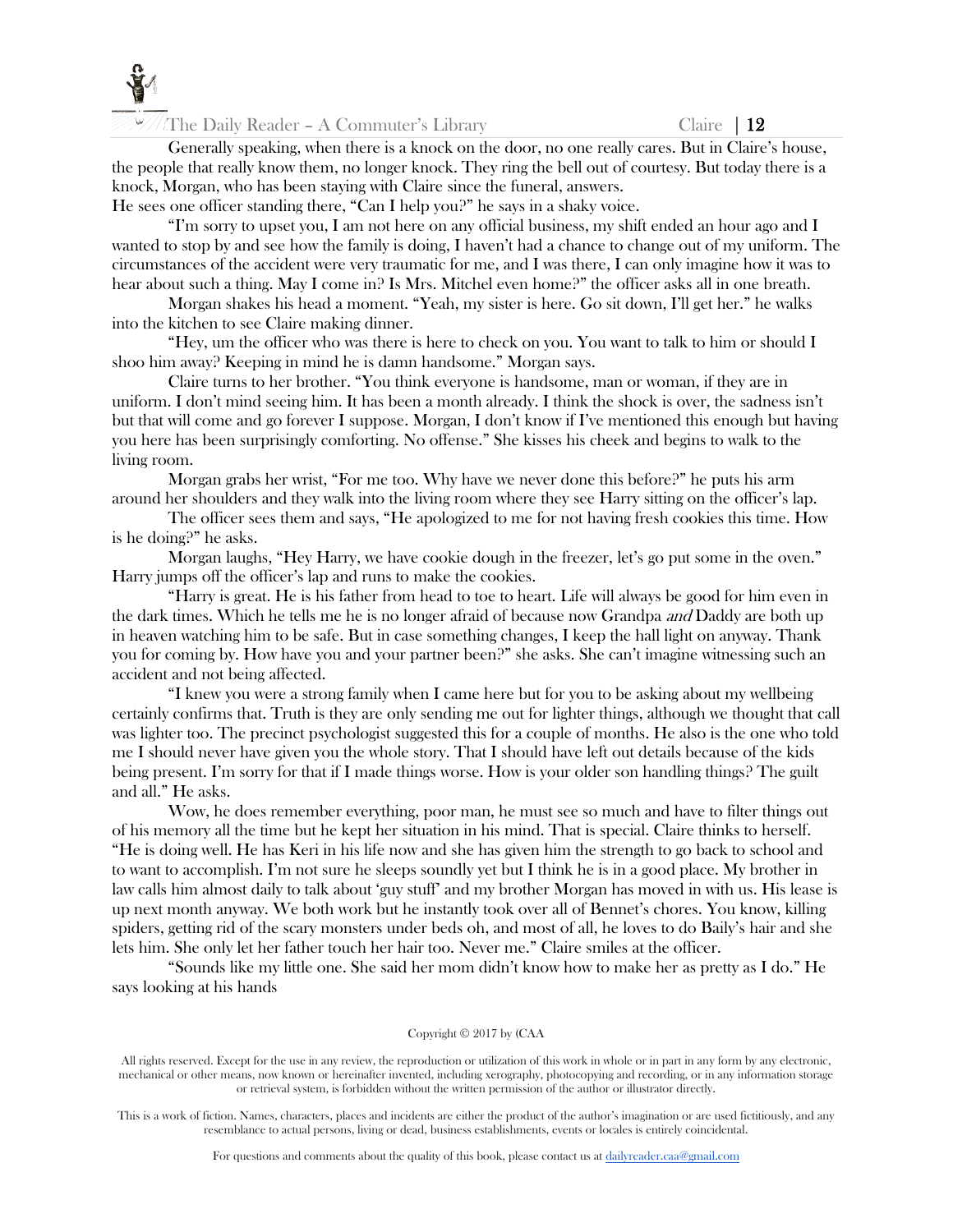

Claire heard the word didn't, is the mother not around anymore? "That's sweet. Tell me, why did you pick us to come visit? I'm sure you have many."

The officer looks up at Claire, he knows he should be honest, she deserves that. But it is not easy to do, he hasn't really said anything to very many people. She is looking at him with sincere concern. Before he can answer Morgan and Harry come marching back in, "Cookies!" Harry says and hands one to his mother first and the second one to the officer. Good kid, the officer thinks to himself.

Morgan sits down, "Ok, what did I miss?" he smiles at his sister.

"The officer was about to tell us why he picked us to come visit." She looks to the officer again with concern in her eyes.

He takes a deep breath. "My wife died from a drunk driving accident. The person who came to tell me, left out a lot of details, I found them out on my own later. Some of them would have been important for me to know when the event first happened, not long afterwards when they no longer counted. Who was he to decide what to say and what not? So, from then on, I give over all the information I know and let the families decide if it was too much or not. Most appreciate it, well, they don't kick me out so I'm assuming it is appreciated. The person who killed her was a new adult, 22, learned that he could drink and drive and not affect anyone. Until that day. He had claimed in court that it was the only day he had three drinks instead of two. So now he knows his limit and is sorry, then he asked if he could go now. The judge didn't think that was much of an excuse and gave him a ten minute lecture about what it means to be responsible as an adult. Then he pointed to my daughter and asked the young man to look at her and say it again, that his decision to have that one more drink was not a big deal, except that it cost this young girl her mother's life.

I went to the funeral you had by the way. It was beautiful. Your husband was obviously a wonderful man. Very loved by the whole community it seems. But sometimes even though he was loved, people don't know what to say any more when they see you in public. I wanted to reach out and be the been there done that friend. But I see you have a brother who is helping out, that's nice." Why had he spilled so much of himself to this woman? To her brother? Does he still need to know he is not the only one?

"Maybe our girls should meet, how old is your daughter?" she asks.

He looks up at her, she doesn't know? Doesn't realize. How can that be? "Um, you don't know?" he asks.

"I'm sorry, should I?" she looks to Morgan who shrugs.

"My daughter is Julie, I believe that is why Baily was not afraid of me when I first came in the day everything happened." he looks at her again for confirmation she knows Julie.

Claire looks at Morgan and together they gasp and put their hands on their mouths, they had no idea. Neither had met Julie's parents. "I'm terribly sorry. I've never met you, nor your wife. My babysitter and yours always get the girls together during the day before I get home and I hear about their playdates all night long. Oh, I'm a fool. I'm so sorry officer." She reaches out to Morgan who grabs her hand tightly.

"I've only met Julie once or twice when I picked them up from a party and dropped her off at your home. I never ....." Claire pauses. How could she not have known this about her own child's best friend? She will need to adjust her work schedule to be home more. This is not good.

"How old was she?" Claire asks.

"Julie was six years old, my wife was 35, we married late. She was pregnant when she died. The baby didn't make it either. My mom helped out a while and a couple of organizations helped but things dwindled quickly, people assume a man doesn't need much support. But Baily and Julie always keep life happy for each other. Julie called her every day during your mourning. Didn't you know?" he asks.

#### Copyright © 2017 by (CAA

All rights reserved. Except for the use in any review, the reproduction or utilization of this work in whole or in part in any form by any electronic, mechanical or other means, now known or hereinafter invented, including xerography, photocopying and recording, or in any information storage or retrieval system, is forbidden without the written permission of the author or illustrator directly.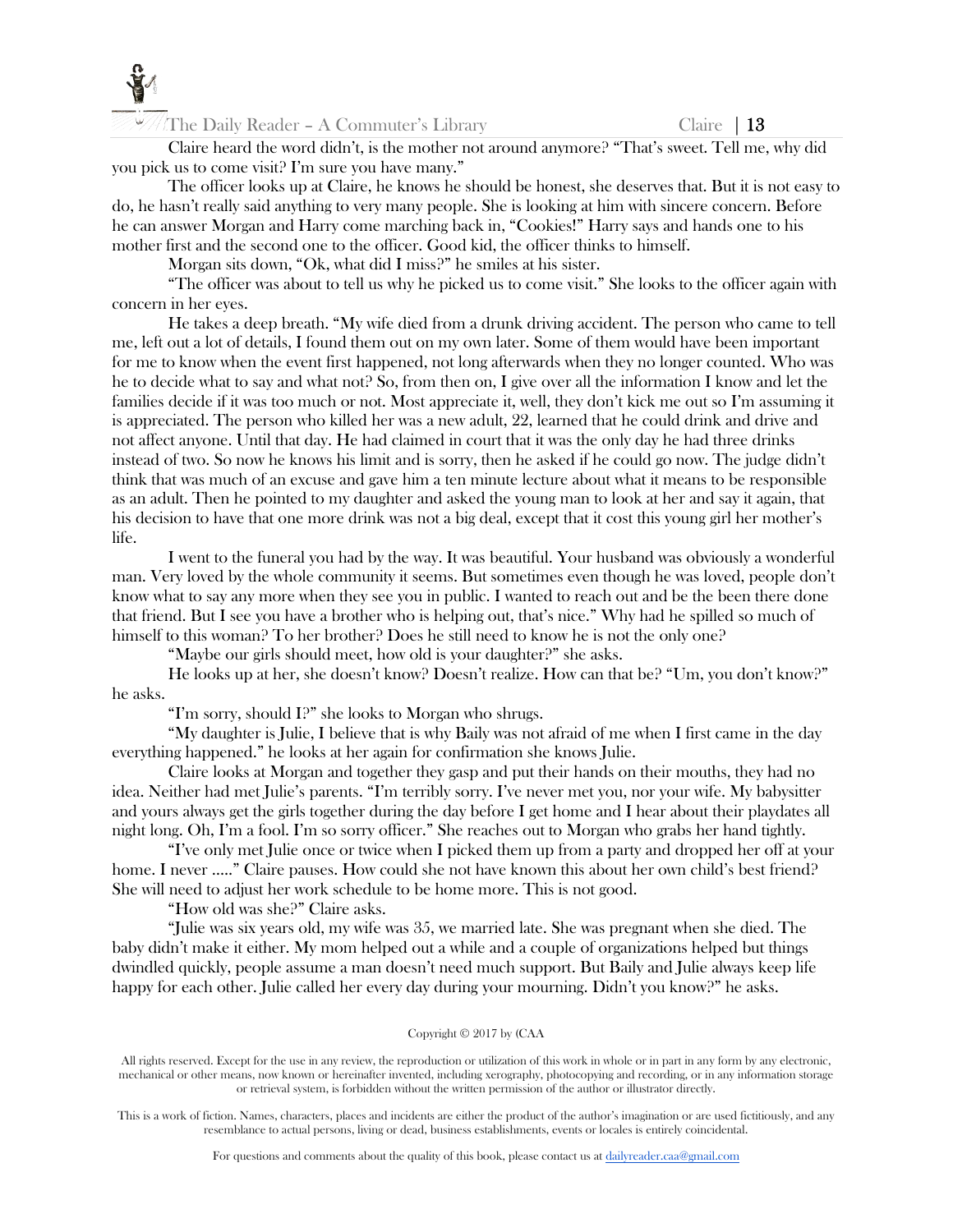

The Daily Reader – A Commuter's Library Claire  $\begin{array}{c} \n\end{array}$  Claire  $\begin{array}{c} \n\end{array}$ 

"I didn't know what day it was nor who I spoke with, let alone anyone else in the house. After everyone left for the day Morgan would tell me who showed up. When it was quiet and I could focus, we wrote down names so we knew who to thank that came. Morgan is a stickler for showing gratitude. He and Baily baked the night before she went back to school so she could say thank you for all the cards she got. I am sorry, I really didn't know. I feel awful. How could I not have known?" she asks him.

"I'm not sure I made the connection either upon seeing your husband's name come up. It was when I saw Baily here at the house that I knew. I didn't come during your mourning time because Julie said it was better for her to talk to Baily on the phone. I had to respect that, you know? I think she remembers our mourning house and didn't want to relive the experience, even though she was young, some things you remember I guess." he is looking at the brother now.

"Yeah, we get that, but where do we go from here?" Morgan asks.

"Friends? Maybe get together and let the girls talk, call me when you need a shoulder, other than your brother, no offense." He says to Morgan.

"Non-taken. Claire?" he looks to his sister, still holding her hand

"That is probably a good idea." Her attention is drawn to the front door, she sees Trent and Keri walk in together, at least today they are smiling.

"Hey Mom, Uncle Morgan, Officer?" he looks around the room. Harry runs to him.

"I baked cookies again. Hi Keri." Trent picks up his brother. "Hey you. Did you finish the train yet or did you save me some to do? Keri can you bring in the groceries please." He looks to her and she takes the bags into the kitchen, she looks to Claire and says, "Apparently it was decided today was my turn to make dinner, can I get started or did you already make something?"

Claire looks at Keri, "I only put up some soup. You can do the rest. My mom is coming too and so is my sister and her family. If you don't have enough, look in the freezer." Claire smiles and Keri nods.

Trent walks over to the officer and puts out his hand, "I believe I owe you an apology sir. My behavior last time I saw you was less than stellar. I'm doing much better now. Uncle Gene and Morgan here have stepped in to handle things so I can still be a kid. My apologies again." He says still holding out his hand.

"No need for those, I'm sorry to be the bearer of the news is all. My daughter Julie really thinks you're cute, I hope she won't be jealous of Keri." He smiles.

Trent looks to his mom then to Morgan, they both shrug which means they didn't know either. "Julie is awesome. She met Keri already when we took the girls bowling last week. Keri then took the girls to get their nails done while I sat in the car and studied. Wow, Mom did you know?" he asks again.

"No, none of it. Trent, Julie lost her mother at the age of six to a drunk driver." She looks to him for recognition.

"Mom, I knew that, didn't you? But maybe you didn't, your father was sick already then and your mind was pre-occupied but I didn't know this man was her father. I've only known the babysitter same as you most likely." Trent feels Harry begin to squirm in his hands. "Come let's go finish putting together the train set. Officer, you want to see the train set Harry and I are putting together? Maybe you can help us put the signs up where they really belong. Teach Harry why they really go in certain places." He ruffles his brother's hair again.

The officer stands, "My name is Kent by the way, can we drop the officer?" he looks around the room.

Everyone nods. "I'd love to see your trains, but I'm supposed to get Julie from dance soon."

"I'll go. I'll get both of them, you can stay for dinner; we tend to make enough for an army anyway." Morgan says.

#### Copyright © 2017 by (CAA

All rights reserved. Except for the use in any review, the reproduction or utilization of this work in whole or in part in any form by any electronic, mechanical or other means, now known or hereinafter invented, including xerography, photocopying and recording, or in any information storage or retrieval system, is forbidden without the written permission of the author or illustrator directly.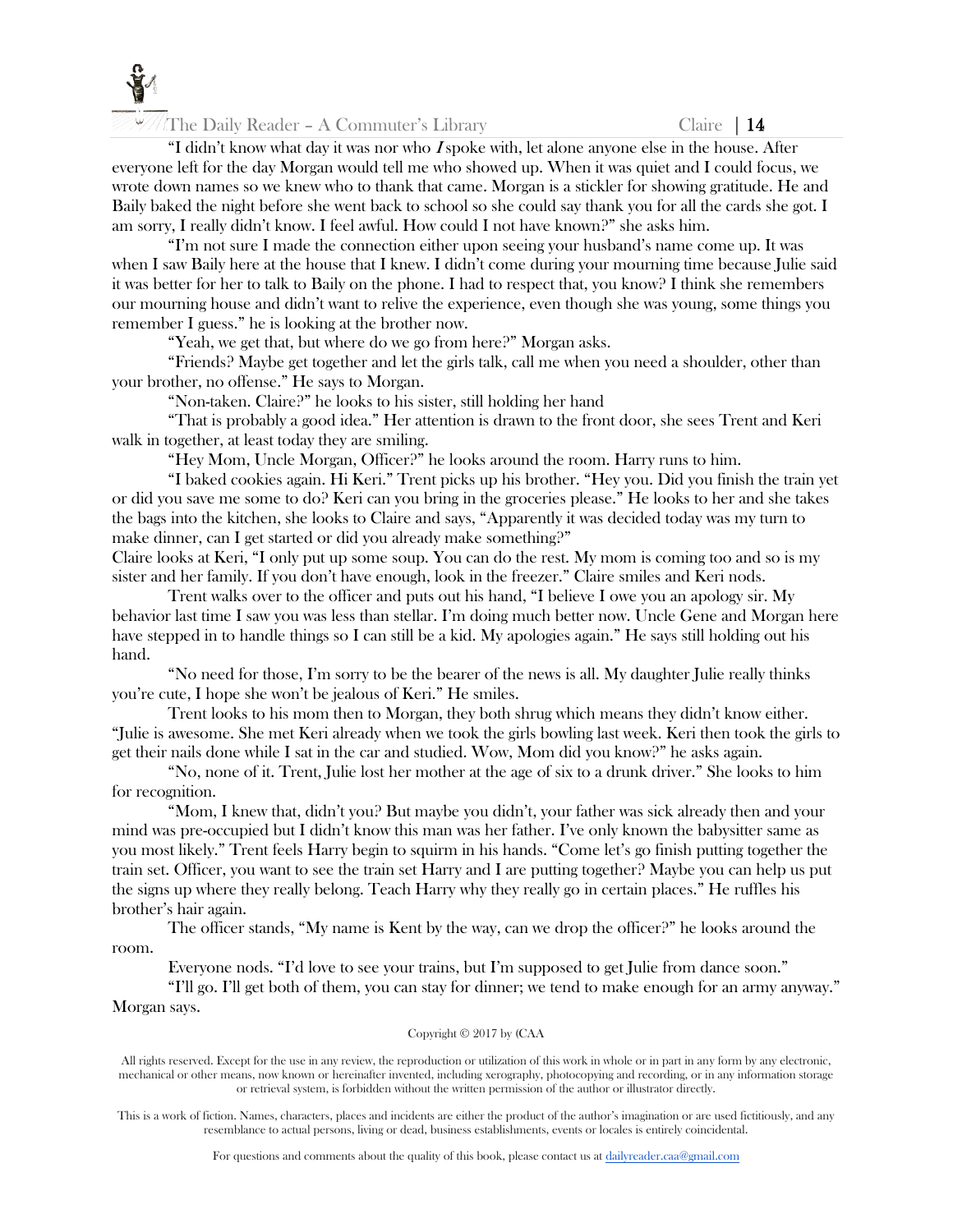

"Are you sure?" hearing Morgan but only looking at Claire now.

"My pleasure, besides, I'm not a train guy, Gene is and he won't be here until dinner time." Morgan smiles and heads out.

Kent makes his way downstairs with Trent and Harry.

Claire looks up at the ceiling, 'thank you Bennet' you knew, didn't you? Damn I hate when you're right.

#### $\sim\sim\sim$

says.

"Claire, there is a man to see you in the waiting room. He looks very handsome but also very serious, I have no idea who he is, he only said to tell you his business with you is important." A co-worker says.

"Ok, thanks I'll go see who he is." Claire stands to go.

"Really, on my word you'd go out to the waiting area? It could be some weirdo you know." She

"No one gets passed our security guard downstairs, especially if they ask for a woman in this building. He must have already screened him. I'm good. Thank you." Claire grabs her pocketbook as she leaves her office, maybe she will go to lunch while she is up. It has been a long couple of months and the one thing she has been avoiding is going out in public alone. She doesn't know why, Morgan has also been very much a home-body. She loves her brother and is thankful for the time they have spent together. He fixed up her basement into his own place plus he left the large den for the kids to play in. They play trains all the time and there is a million pieces of various building toys as well. Creativity is never far away either. Trent and Morgan built a craft center in the den, one with a large table and lots of shelves for all kinds of crafting and art tools. The more expensive ones Trent keeps in his room.

Claire steps out into the waiting room and sees Kent. He is not in uniform. That is a nice change. She walks over to him and without thinking she kisses his cheek. "How are you Kent? Nice to see you out of uniform." Then she blushes, that was not a nice thing to say.

Kent can feel the warmth of her kiss still on his cheek. He never thought he would even look at another woman let alone be attracted to one. But here she is. Claire, the strongest women he has ever met. Her family is amazing, Julie and Baily love each other and Trent looks after Julie as if she was his own sister now. He is a good kid. They have triumphed over the trauma of their lives because they have done it all together. He didn't mean for this to happen, he never expected to meet someone like Claire. But he is not here on personal business.

"Well, that was a nice greeting, I guess your project is going well. You were pretty stressed out the other day when I came by the house." He says.

"Ah yes, well. We almost lost the client that day. I had to produce something quickly and I'm not good under pressure. Bennet used to keep me calm and my calm was nowhere to be found, but then Morgan began to sing and Keri joined in as they were in the kitchen making dinner together. I opened the door in the den and heard them. That made a big difference. Harry came in and gave me a big hug saying I looked like I needed one. That is the same thing Bennet would have done. Some days I miss him terribly but then I see that we created full lives for ourselves as well as our family. While there is a hole, I don't feel like I have to fill it. In fact, the hole doesn't bother me. Does that make any sense?" she asks looking him in the eye.

"For me it makes all the sense in the world. No one else would understand. We all have scars and holes in our lives, we can either see them as deterrents to move on. Better yet, we can look at them for what they are, a part of us. Stacy was my life, but after about six or so months without their daughter, her parents

# Copyright © 2017 by (CAA

All rights reserved. Except for the use in any review, the reproduction or utilization of this work in whole or in part in any form by any electronic, mechanical or other means, now known or hereinafter invented, including xerography, photocopying and recording, or in any information storage or retrieval system, is forbidden without the written permission of the author or illustrator directly.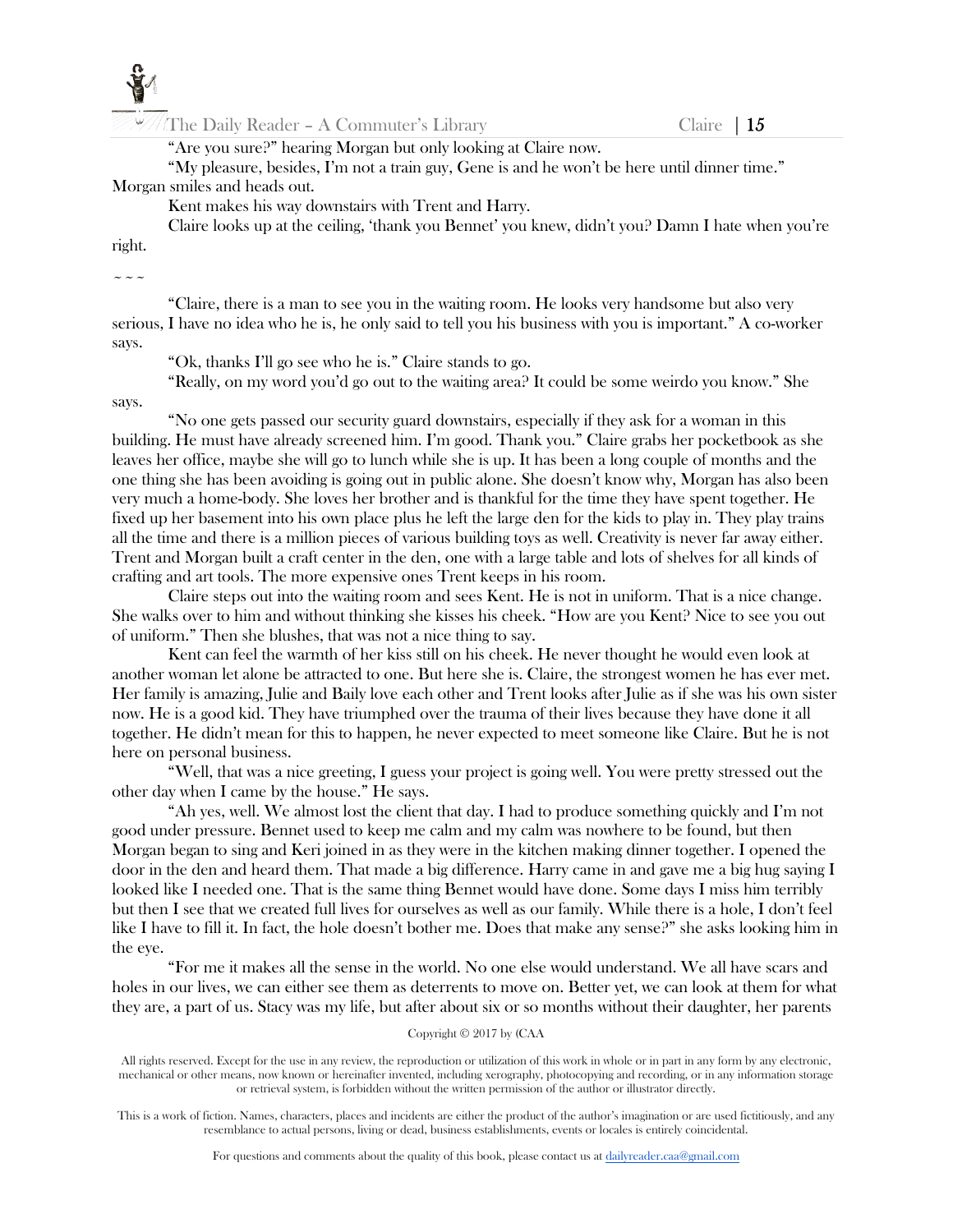

The Daily Reader – A Commuter's Library Claire  $\vert 16 \vert$ 

told me it was too hard to see Julie. Which is a shame, but they made the choice, I'm sure they will regret that decision later on but I told them we are always open to see them should they change their minds. But that is not why I'm here today. You know there is a court hearing on the man who killed Bennet tomorrow right? I was wondering if you wanted to go and if you do, if you'd like me to be there with you. I can go in uniform or not." He says looking at her.

Claire sits down, she is not sure why she never thought about the man in the other car, it was never important to her she supposes. "You know Kent, all this time, I never gave the man a second thought."

"No one contacted you? Not even your own lawyer?" he asks

"Our lawyer is Bennet's cousin, his only family member he talked to since the age of 18. I'm not sure I even knew he was doing anything. Really. Maybe I should call him. I was thinking of grabbing lunch, want to join me?" she asks.

"If you're calling the lawyer, maybe call Trent too and ask him to leave school to come join us. I'm sure he wants to know all of this as well. Sorry, I'm overstepping." He says as they step into the elevator.

Claire sends Trent a text. Since Bennet died, the school has been very lax about his phone usage. He only uses it to contact family, and they only contact him in an emergency. School ends in two weeks but this is urgent. She tells Trent where they will be and why if he wants to join. When they get out of the elevator she calls the lawyer. He confirms all that Kent told her.

"I didn't want you to worry. There is nothing for you to do. The witnesses all say he did what he did on purpose and he even admitted to that fact but his lawyer insists on a trial. He thinks that the man had sound reasoning for what he did. No one is saying what this reasoning is, I'm assuming it will come out in the trial. If he decided to claim insanity of some sort he will still be put away but in a psychiatric ward not with the general public of the prison. Even if a person snaps, so to speak, he still killed a man for no reason.

Sorry, I was rambling again. I'm sorry I didn't inform you of any of this. I spoke to Gene a couple of times, he thought maybe you didn't need to be involved unless you had to. Do you blame us?" he asks.

Claire looks at her phone, a text has come in, she sees that Trent and Keri are meeting them. She smiles, "Trent is coming to meet us for lunch. Come, tell us the details and we will decide as a family, its what to do. This is how we've always done things. Big or small. I'll call Gene see if he is in between patients and he can join. See you soon, you know the place." She hangs up.

Kent has been walking next to Claire this whole time, watching her and listening to her conversation with the lawyer. He has no idea where he is going. He is following, although the lawyer knows where to go. What an amazing family, always connected.

"Hello Gene, thank you for trying to keep me emotionally safe but showing up to the trial or not should have been my decision. We are meeting for lunch, want to join?" she asks.

"Aw, I'm sorry Claire, I was doing the same thing Bennet did when he had that trial early on in your marriage. Remember? It was the only thing you two didn't decide together." Gene says.

"And do you remember that it is the only thing he ever said he regretted, that he would have wanted me by his side for support. I know he had you there and Morgan, and I appreciated it then and now but Gene, he never got over that. I assumed you knew that part too. But it doesn't matter now. Lunch?" she asks again.

"I'd love to. I'll call your sister to see if she can get away too." He hangs up. I should have known he regretted that. Claire is amazing, I knew that too. "Hello Honey." He says to his wife very solemnly, knowing he will be apologizing to Claire for months to come.

A few minutes later everyone meets at an outdoor café only three blocks from Claire's office. Everyone working there knows them. The owner comes out from the back to hug them all, Claire twice. "I'm good Marco, no worries. Look at my support system." She points to everyone around her.

## Copyright © 2017 by (CAA

All rights reserved. Except for the use in any review, the reproduction or utilization of this work in whole or in part in any form by any electronic, mechanical or other means, now known or hereinafter invented, including xerography, photocopying and recording, or in any information storage or retrieval system, is forbidden without the written permission of the author or illustrator directly.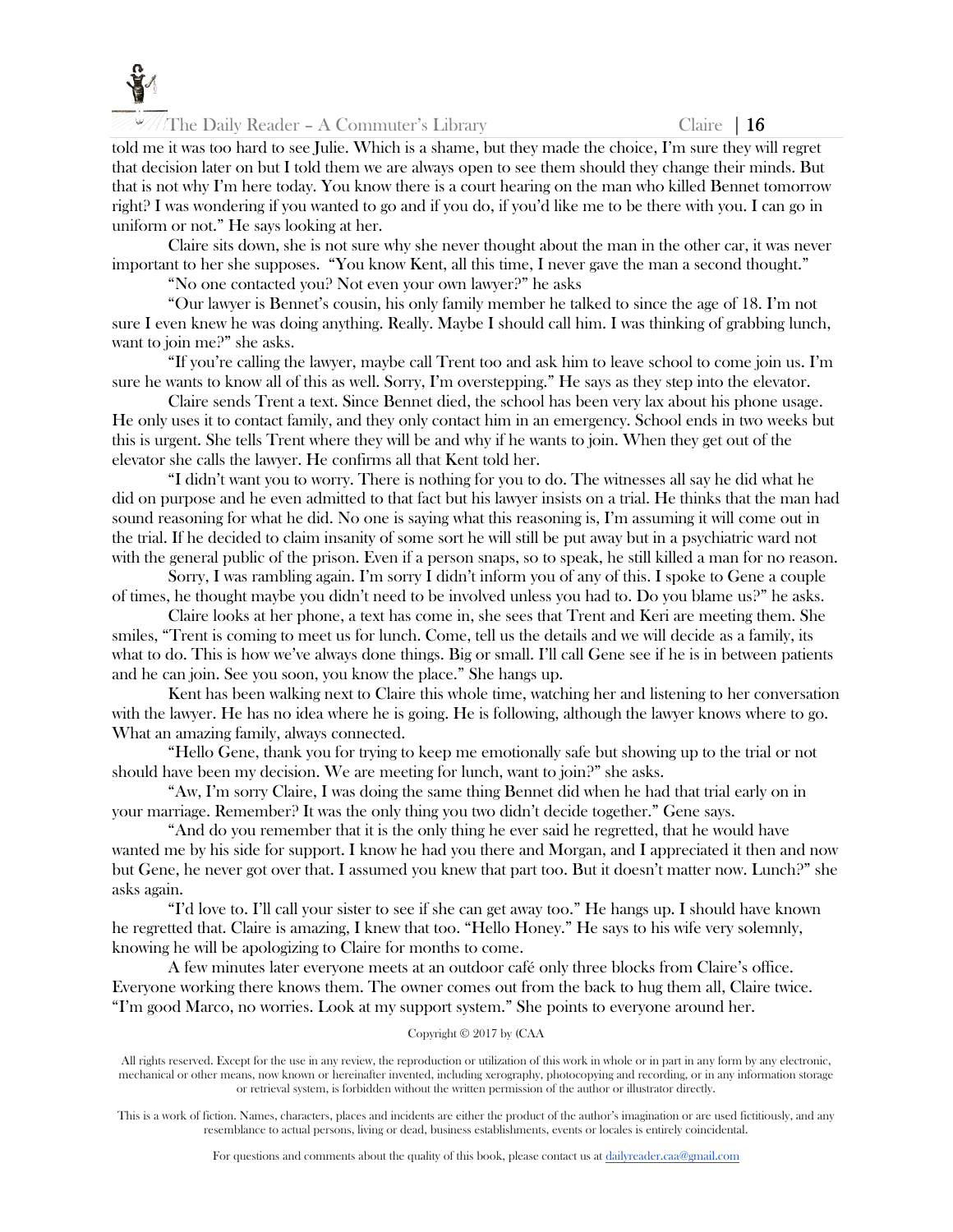

"Trent, you are so much a man I almost didn't recognize you. Who is your lovely lady next to you?" Marco asks.

"This is Keri, and yes, she is a lovely lady. My lady as a matter of fact." Trent answers standing a little taller. Claire smiles at the two of them. To her, this looks like a forever couple, from here to eternity.

"You remember my brother Morgan, and this is Kent a good friend of the family." Claire says.

"New friends are always welcome. Come, I have your room. Usual lunch? Any allergies to the newcomers?" Marco asks.

"I'm good." Kent says.

"Me too." Keri answers, she holds on to Trent's hand. Ever since she sang for him, they have been inseparable. She has been instantly welcomed into his family, as if she was always supposed to be there. She had met Trent's father a long time ago, at a science fair at school. She only remembers good things about him.

With everyone seated, the lawyer begins to speak, he explains what will happen tomorrow in the courtroom and what all the charges are. "He is looking at a long time behind bars I'm afraid. Maybe I should go, I probably made you all lose your appetite." He stands and so does Kent. Kent meets him before he gets to the door. "Sit, as I understand things here in this family, if you were invited it is because they all want you here. Not one or two but all. We will eat while everyone lets this information sink in, then they will discuss the new information." He looks to Claire for confirmation and she smiles her quirky smile. The one he has grown to appreciate when he receives.

The lawyer walks back to sit down between Gene and Morgan. Lunch is met with easy conversation. Keri speaks up towards the end, "Now that we are all together, where to begin? Well, as you all know summer is only a couple of weeks away.

Trent and I were thinking of running a camp at the local recreation center for children of broken families, regardless of circumstances. From ages 8-12. When we brought the idea up to the head of the center, the people there were thrilled. We only found out last night that this was actually going to happen. I'm sorry if we didn't talk to you all first but we thought we needed to see if things would even work. We had no idea the center would be so involved, we thought we were going to have to ask you all for help. But as things turned out, the lady in charge there, Mrs. Appleton, she said her kids could have used something like this when they were younger so she is all about helping this come to fruition. The bottom line is, we both have jobs for the summer. Please don't be disappointed we didn't ask first." She looks mostly to Claire and Kent.

"Well, I see Bennet really rubbed off on you. My cousin would have been standing tall and screaming from the rooftops that his son is part of this. I, for one, am extremely proud. Have this Mrs. Appleton contact me so I can go over the legalities with her. On me. Does she have psychologists on staff too?" the lawyer asks.

"Yes, three of them, they will be head counselors and the kids won't know their profession. We had to screen each counselor under them very well. Because we aren't dealing with kids who will always be happy and the counselors had to know there will be good times and bad with no warnings. Once a week they have a late day where there will be activities for families to come. That was Mrs. Appleton's idea. Each family that has signed up so far is committed to this. Within the first three days after opening enrollment, they filled up. They opened enrollment to see if there was interest, that's why they called last night. It is kind of sad to know that there are 45 kids who needed this. 45, and in only our area. No one is driving very far." Trent says the last part quietly.

"And one day he will surprise us and do great things – Bennet was right again." She looks to Trent and the two of them share a secret smile.

## Copyright © 2017 by (CAA

All rights reserved. Except for the use in any review, the reproduction or utilization of this work in whole or in part in any form by any electronic, mechanical or other means, now known or hereinafter invented, including xerography, photocopying and recording, or in any information storage or retrieval system, is forbidden without the written permission of the author or illustrator directly.

This is a work of fiction. Names, characters, places and incidents are either the product of the author's imagination or are used fictitiously, and any resemblance to actual persons, living or dead, business establishments, events or locales is entirely coincidental.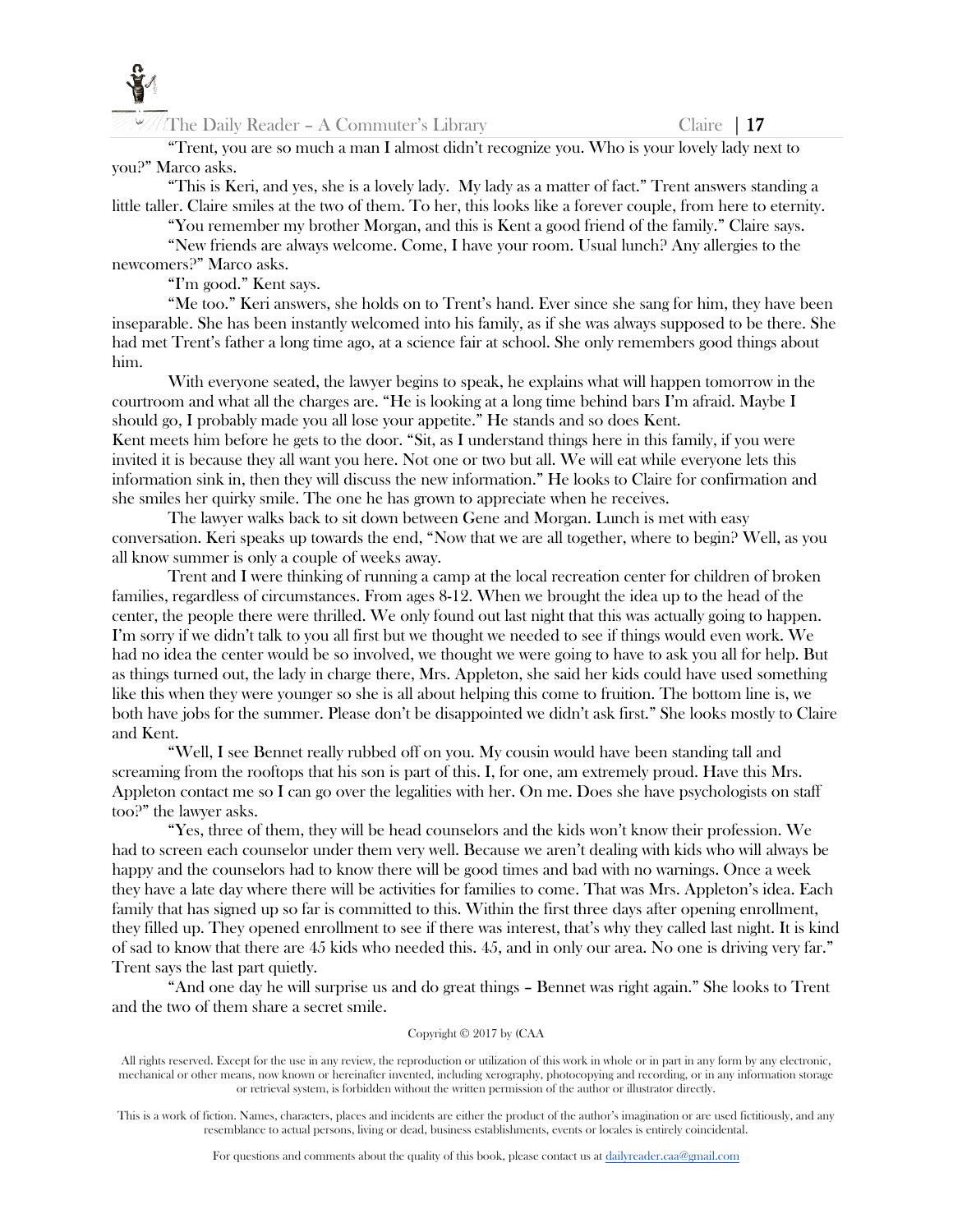

# Trent squeezes Keri's hand under the table.

 $\sim$   $\sim$   $\sim$ 

The decision was that whomever felt that they wanted to be at the trial was welcome to come. In the morning Keri showed up in time to get the younger two off to school. She made Baily her favorite lunch and Harry was able to take two cookies with him today.

Gene and his wife showed up right after their kids were on the bus. Kent said he would meet them there, in the end he was called in as a professional witness and he had to go in uniform. They all drove in two cars and met the lawyer there.

The courtroom is full. Claire's lawyer doesn't know why. But then he looks around and realizes all these people knew Bennet and found out about the trial, it is public information. The family files in but only Claire and Kent sit with the lawyer.

What should have been an open and shut case turned into a circus. The man who hit Bennet has his own group of supporters behind him. That is, until they hear what comes out of his wife's mouth. The shock is seen all around the room.

The man's wife is on the stand, her husband's lawyer calls her up not knowing she is against her own husband. Even though she made no secret she would testify against him to anyone who asked. His lawyer asks her to describe what she saw that day. She does, in great detail and when the lawyer sees what direction she is going he tries to re-direct her and she turns to the judge and says, "Didn't he ask me to describe what I saw? I'm not done yet." The judge let her finish, even up to the point that she admitted that she yelled at her own husband while he was being pulled out of his car. She told the courtroom that she said, "You see, you jealous idiot!!! You killed a man because you *thought* I was unfaithful while you were away. You came home early to catch me? Who does that?!! The only way you would think that is if while you are away, you find extra curriculars to do that aren't your wife. Take him away and charge him with what he needs to be charged with."

The whole place stops for a moment. "I'm finished now. By the way judge, for the record I've always been faithful. I swore on a bible this morning and I'd do it again, lie detector, whatever you want. I've never cheated. Did I have a drink with a friend once or twice, yes. Were they men, yes, but I've known these guys since before college. But who doesn't go out when their spouse is out of town?" she asks. "Am I free to go?"

"Any further questions?" the judge asks Claire's lawyer.

"No your honor." He has nothing to add to that.

She turns to the judge before she is fully back to her seat, "Do you want to know why he feels this way? I don't mind saying." The wife is speaking to the judge even though she is already down from the chair, she had turned to tell him the truth, this whole thing has made her sick. That a man had to die before her husband believed her, although she is still not sure he does. "During our engagement I was in a legal battle with an old lover. The suit was because I beat him out of a project and his firm blamed him, so he in turn found a way to blame me. On the stand he yelled out how at one time we were lovers and that I was only doing this out of revenge. It was a dumb suit, the judge had thrown out the suit as well as my ex. Even though I admitted to being this man's lover at one time, it was long before we were even engaged, as in years before not weeks. I hadn't even met my husband yet. So, there you have it, in public, one more humiliation you've brought me dear husband. Oh, your honor. Here is my phone, feel free to look through the old texts and view all the messages he has sent about how he knows I'm sleeping around. All the paranoid voice mails. They are all on there. If it wasn't my husband you'd think it was harassment." The man's wife finally steps away fully now and as she passes her husband's chair she spits on the floor.

#### Copyright © 2017 by (CAA

All rights reserved. Except for the use in any review, the reproduction or utilization of this work in whole or in part in any form by any electronic, mechanical or other means, now known or hereinafter invented, including xerography, photocopying and recording, or in any information storage or retrieval system, is forbidden without the written permission of the author or illustrator directly.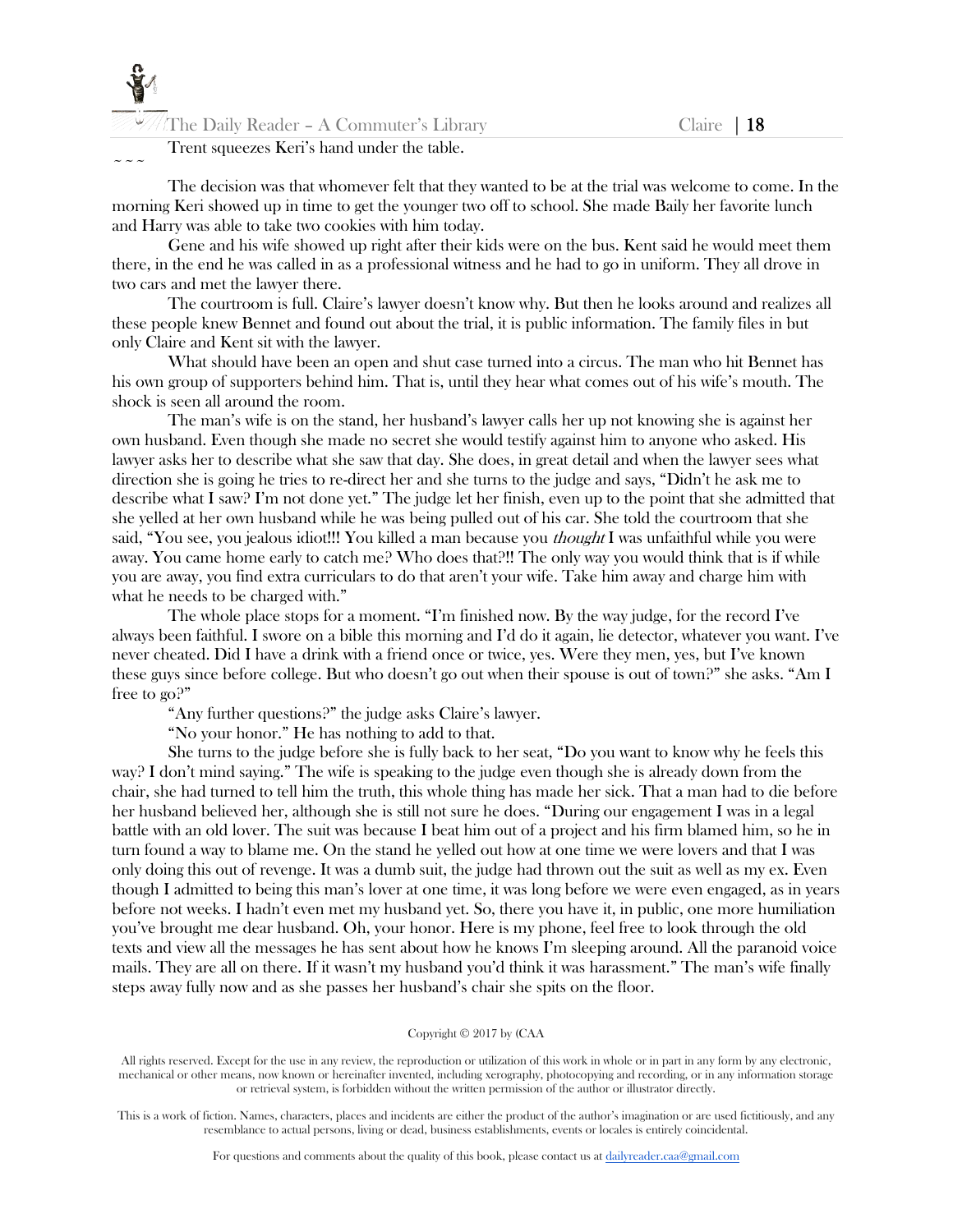

Claire has been staring at this woman the whole time. She never realized there was another person who must be hurting because of this. She watched as her husband did this to Bennet? Watched from a window to see how his jealous nature became violent. Claire only hopes that her children, if they have any, didn't see this too. It is bad enough that her Trent heard that awful noise.

The closing arguments are something of a joke as well; the man's lawyer tried to paint him as a man under tremendous stress and worry about his home life. Though he had no physical evidence to prove his point, his client's inner feelings are his perception of his world. That in his mind, the only way to make things stop was to show her he knew about her indiscretions, and that he in no way knew there was a person in the car, his intentions were to only hurt the man's car who was wrecking his life.

Claire had been watching all of his so-called support during the wife's testimony as well as during the closing arguments. One by one, they had tried to leave the courtroom, only they aren't allowed to once in session, so, instead they moved to the back and were all standing there waiting by the wall for the doors to open. They wanted to leave as fast as possible and not be identified with him in any way.

Claire's lawyer didn't do much. He had Kent and the other officer come up and explain what they saw again. Kent was the one who explained why Bennet had pulled over so Tent never needed to be called upon. The dash-cam video from the police car showed the whole thing. That was the hardest part for Trent and Claire to watch. Now they saw the end, a blaze of glory is all Claire kept telling herself. Not one of the witnesses stretched even one part of the truth.

The judge pronounced him guilty on all counts. Claire's first instinct was to walk over to the wife. She taps her on the shoulder, the woman turns around. Claire looks at her and says, "I'm so sorry. We had nothing but trust in our lives."

The woman looks at Claire in shock, why would she come over to her? What strength and empathy she must have. "I believe it is I who should be apologizing." The woman says.

Claire looks into the woman's eyes, she can tell, this woman told the truth, she never swayed. "I hope this helps you." Claire says, "You see my husband had cancer, he was not winning the battle anymore, he used to tell us all that he will never die from cancer; that he'd rather go out in a blaze of glory. His instant death, while tragic in its own right, was not as devastating as it could have been. Take this with you, we don't blame you, we are not angry about what happened, only when it happened because we didn't get a chance to say goodbye. But Bennet was doing math with is oldest son, his most favorite pastime. Please don't take blame for the actions of another." With that Claire turns to see Kent waiting for her and they all walk out together with the rest of the family.

"Mom, you are remarkable." Trent says.

"Yeah Mrs. M. I don't know that I could have given solace to her, but you've shown us all that we can and that we should. Thank you for yet another one of life's important lessons." Keri says to her and gives Claire a hug.

"If Bennet was here he would be jumping around yelling from the top of that bench that his wife is the classiest woman around. I'm so proud of you sis. Really, so proud. Now if you can clone yourself into not being my sister I'd like to marry you." Morgan says laughing.

Kent smiles as he was thinking of the same thing, who could he find for Morgan, a great guy.

In the morning after the trial everyone hears Claire scream and comes running to the kitchen. She is standing there holding the newspaper. "You're not going to believe this. There was a court artist there during the trial, and look at this crap they drew. The caption says 'victim's wife stares in disbelief' I think it should say, 'help I can't draw!!'" She turns the picture around for everyone to see.

Trent looks at it and says, "I agree with the second caption. I mean the face isn't too bad but since when did your neck grow so long?" he teases her.

## Copyright © 2017 by (CAA

All rights reserved. Except for the use in any review, the reproduction or utilization of this work in whole or in part in any form by any electronic, mechanical or other means, now known or hereinafter invented, including xerography, photocopying and recording, or in any information storage or retrieval system, is forbidden without the written permission of the author or illustrator directly.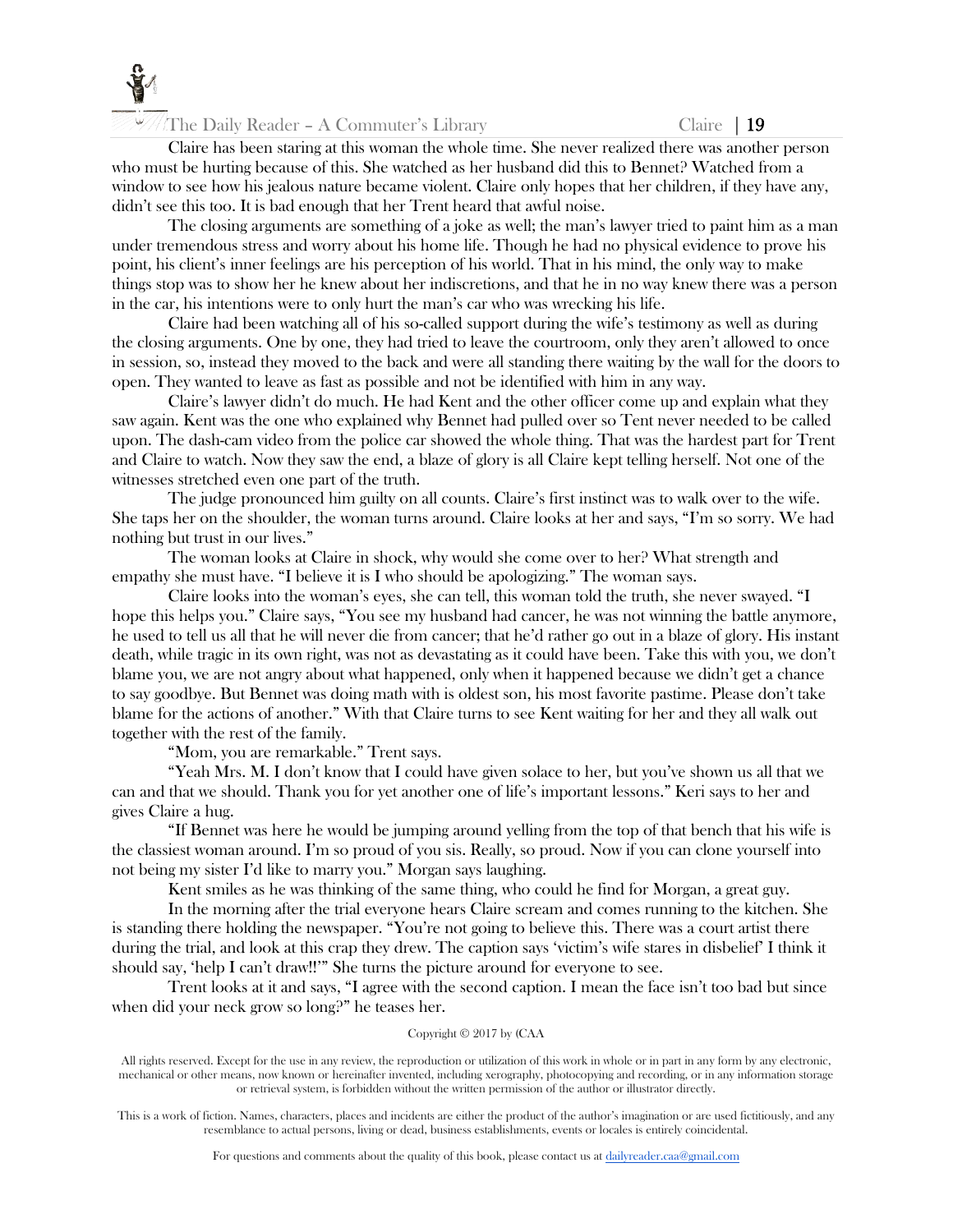The Daily Reader – A Commuter's Library Claire  $\vert 20$ 

"I was looking up and over at the man's wife, so I guess the artist thought I was straining my neck. The article is nice though. It gives credit to our lawyers for not arguing and for only pointing out the facts as they were without dressing anything up. And he made my hair too short, Bennet would have hated my hair so short." She says more as a mumble to herself, "Come, let's get ready for our day."

 $\sim$   $\sim$   $\sim$ 

The first anniversary of Bennet's death is coming up. Trent has been doing well in school on account of his two uncles and his best girl. Baily and Julie have become even closer when they realized they have even more in common. Harry, true to himself, has enjoyed life as he always has. Claire's sister had called her last night and asked for a private meeting today. They are going to meet at their favorite lunch place. "Hey, you ok? You sounded scared last night", she says to her sister.

"Mom is not doing well Claire." She says.

"Yeah, I know, she loved Bennet but that is not the problem, she isn't doing well because I didn't need her enough. I didn't call her to come every day like she had called us when Dad died. She wanted to be needed and we didn't need her enough to call her in. Morgan has been amazing, who knew he was such a good housemate? But being single had its advantages this time and he is loving living with us and us him. Mom visits on occasion and we let her make dinner. Truth is, most of the time, she buys take-out. She will be fine. We have the stone dedication that is coming up and that bothers her too." Claire says.

"Why? Because you didn't ask her what color to get?" her sister asks annoyed. All this time she has been made to feel guilty that her mother is alone. All those extra lunches with her and in the end, she would leave feeling bad that her mom is all alone. "Sorry, that was bitchy of me. She has been making my life miserable."

"I know, I've told her to go out to the center with all of the people her age, that she should be social in her own peer group and she yells at me each time saying all her peers are dying and then I got angry and yelled back once and said well so are mine so deal with it." Claire says. "Now, that was bitchy."

Her sister and she begin to laugh. "She needs to leave the house and move into a retirement complex where they keep everyone busy all the time. She can still come visit us but she'd have a much better quality of life. She can afford to do this. Let her use her money on herself. Thank God none of us need her money. Extra is nice but we don't *need* it. We'll sick Morgan on her. He'll get it done before Trent's graduation I'll bet."

"Am I interrupting?" Kent says as he passes the café.

"Mom." Claire says.

"I know the perfect place, same place my mom is at. They have their own room, it has a small kitchen they can make simple foods in or she can join the gang in the cafeteria. My mom is doing things now she never had time for. She goes dancing once a week. They have a gym but mostly it is run by physical therapists, only the residents don't know that, they think they are getting personal trainers. The place takes them to the theater once a month oh and the funniest thing is, they serve them wine any time of day." He laughs.

"Why the hell not, they deserve it and where are they going? No one is driving anywhere." Claire says laughing with him.

"Mom hates those activities Claire, you know that." Her sister says annoyingly.

"Really? No, she never had time, so she complains about other people doing them. Now she has time, hell she can even do karaoke if she wants or learn to paint. I don't care, she simply has to remember to live the rest of her life and not wait for death to come knocking. It's getting annoying. By the way the

#### Copyright © 2017 by (CAA

All rights reserved. Except for the use in any review, the reproduction or utilization of this work in whole or in part in any form by any electronic, mechanical or other means, now known or hereinafter invented, including xerography, photocopying and recording, or in any information storage or retrieval system, is forbidden without the written permission of the author or illustrator directly.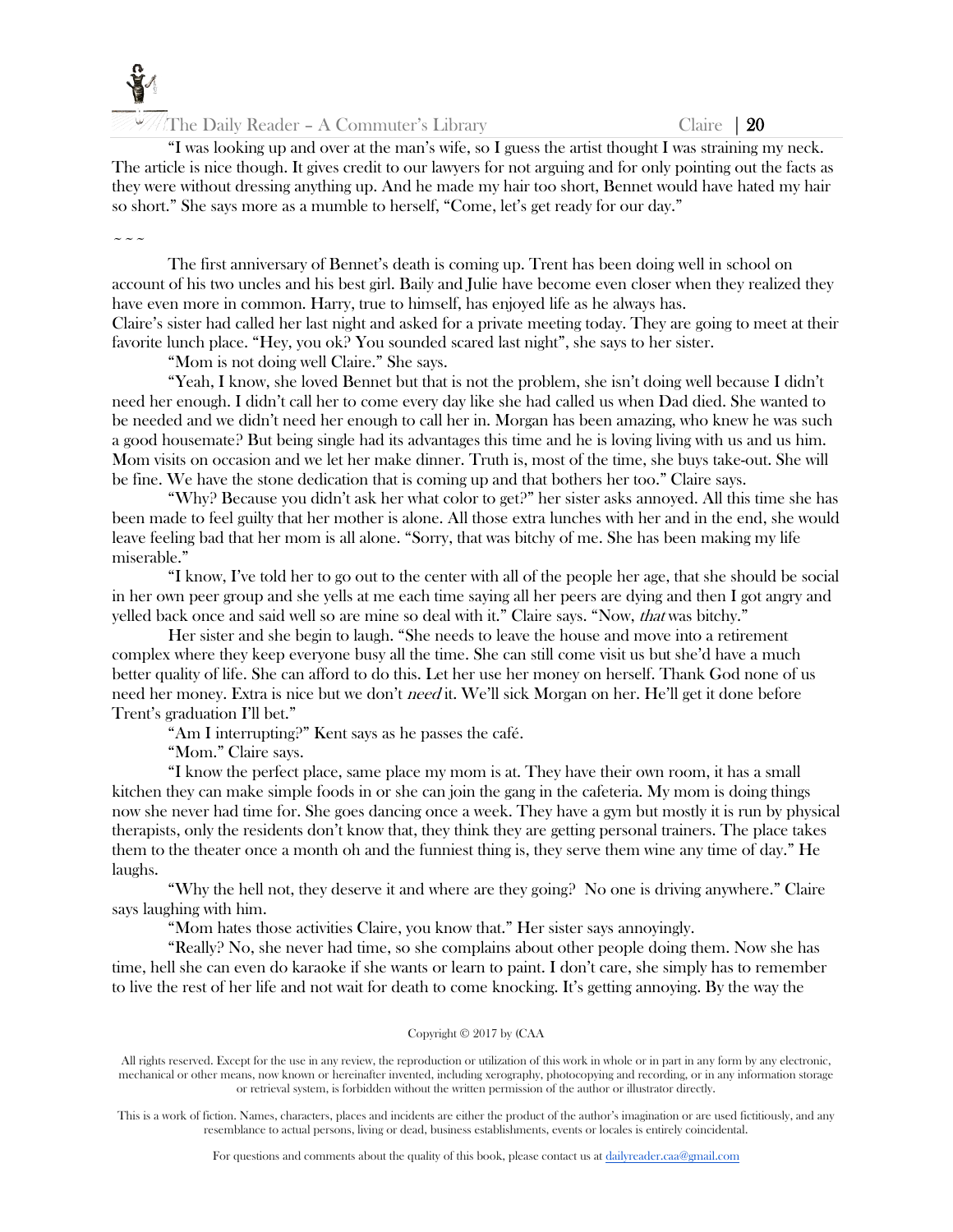

The Daily Reader – A Commuter's Library Claire  $\begin{array}{c} \text{Claire} \\ \text{121} \end{array}$ 

stone dedication will be at 10:00 on Sunday. The actual anniversary is on Friday so this makes the most sense. Kent you'll be there right?" Claire asks.

"Yes, the girls want to be there too you know." He mentions

"Yeah, we've discussed this a few times, I told Baily up until the cars pull out of the driveway she can still change her mind." Claire says.

That night Claire discusses with Morgan and Trent what Kent said about his mother's living place. "I can't picture Grandma doing activities at first, but she'd get used to the idea. You're right Mom,

why sit and wait for death to come when she can have a fulfilling life somewhere?" Trent tells her.

"Last I checked, if she sells the house, she makes all the money, house has been fully paid for, I believe for over 15 years now. So that will give her a nice nest egg to work from. I'm no Bennet but even I can do that math. The house, Dad's pension and what she has already in savings could easily give her eight or more years before she has to think about money. At 76, I would assume that is good, no? Tell Kent to send me the info, wait, I can ask him myself. Be right back." Morgan walks out of the room on the phone with Kent.

"Without Grandma's money college may be harder for me to afford but your father put away enough for the first two years, so we will worry again after that." Claire says to Trent.

"If it is all the same to you, Keri and I would both like to go to the city college near us so we can save money and stay home. Neither one of us is too keen on dorm life from what we've heard goes on. We will drive together to the campus each day and look for work in between class time. They have a major in art therapy and after last summer helping out the kids in that camp. I think that is where I want to put my talents. I'll still draw and maybe even illustrate as Dad had said, but helping lives through art sounds really appealing." Trent answers.

"Is Keri still looking at nursing?" she asks.

"She realized over the summer that blood is not her thing, so no. She is thinking computer programming, maybe for games, she wants to concentrate on games that will help children learn life lessons, not only learn how to shoot or make things go splat. We're a good team Mom." He smiles.

"Yes, you two are a great team." She smiles.

"Actually, I was thinking of you and me. But yes, Keri is definitely a new piece to our puzzle we call family. Can I ask you a personal question?" Trent asks.

"Sure honey, always." Claire says.

"Since the first year is almost up, are you and Kent going to explore more than friendship? I wouldn't mind. He is a great guy, dangerous job but great guy." He looks at his mother in the eye.

"In the beginning we were always friends, we have become very close, that is true. He is too handsome to walk into my work, all the women there drool, quite unattractively by the way." She laughs and so does Trent. "I think we're going to let things evolve, or not. I think we will always be friends regardless. Doesn't answer your question, but like Bennet, I'd like things to evolve rather than pick a title and define our relationship. I want Morgan to find someone too." Claire looks around to make sure Morgan didn't hear her.

But then sure enough he comes running in, "You're not going to believe this. I spoke to Kent, well duh you know that but I called Mom right after and I didn't give her a choice I told her I was taking her to dinner there to meet a friend, Kent's mom and she agreed. Can you believe it? She agreed! Kent's mom is at the place out in Warren Junction, only about 45 minutes from here. Can it be this easy?" he sits down after his ramble and grabs a cookie off of Trent's plate.

"I know that place, wow, if Grandma would go there that would be really nice for her. We did that art festival there on their grounds two summers ago Mom, remember?" Trent looks at her for recognition.

# Copyright © 2017 by (CAA

All rights reserved. Except for the use in any review, the reproduction or utilization of this work in whole or in part in any form by any electronic, mechanical or other means, now known or hereinafter invented, including xerography, photocopying and recording, or in any information storage or retrieval system, is forbidden without the written permission of the author or illustrator directly.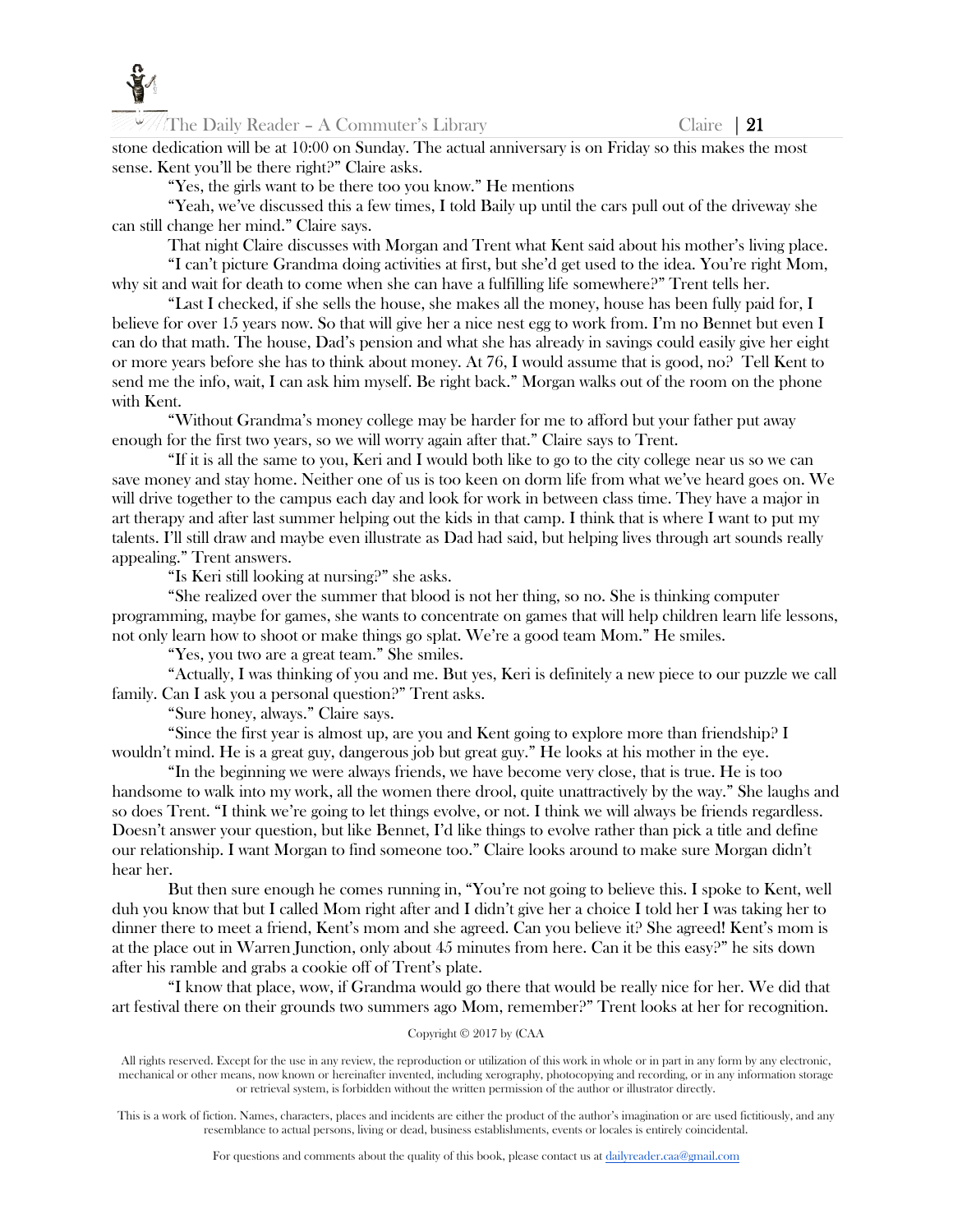

 $\sim$   $\sim$   $\sim$ 

| <i><b>XX///The Daily Reader - A Commuter's Library</b></i> |
|------------------------------------------------------------|
|------------------------------------------------------------|

Claire  $\vert$  22

"Oh Trent, she loved that fair, I do remember. You're right. Morgan, I hope this works.

The memorial is announced on the friends' email list. Many came. People from the community came too. Claire's mom is still missing, how could she not be here? She thought Gene was picking her up. She sends Gene a message, 'Mom?''

"Didn't want to go, we just got her in the car - don't ask.  $\odot$ "

Clair sighs, her mother has become 'Ms. Melodrama' since they brought up the idea of her moving. She loved to visit the place but moving there is like putting her out to pasture like an old used up work horse, she keeps saying. Claire has no use for drama, for some reason it annoys her more than anything else. She can tolerate a lot from people but drawing attention to oneself for the specific reason that you want attention especially for pity? She doesn't understand this one bit. It is her only personal downside as she sees it, Claire hates self-pity. Have it, wallow in it, then move on. No one wants to see, hear or experience it with you every time they see you. She takes a deep breath, and of all days to pull this trick?

With everyone there now, Trent begins to talk. He thanks everyone for coming and for filling out the questionnaire he sent out. He begins to read everyone's one line that they sent in. In the end Trent had done his magic and turned all their words into a poem that flowed so beautifully there was not a dry eye around. Keri stood proudly next to him during this. After the reading, they pulled the cover off of the stone and everyone sat there a moment to realize that Bennet is now immortalized in stone. Claire thought about putting math signs on the stone but no one would understand how much a part of him those signs were and people walking by might think it was tacky so she left it simple, that suited Bennet all the same.

At the house Claire's mother's phone began to buzz over and over. "Mom who are all the people you're talking to now?" Claire asks.

"The women I met at that old people place, they knew what today was and are all sending me messages, the nosey bodies." She says in irritation.

"Mom, I'm going to say this once, and only once. Stop being a bitch! You've made your life out to be this horrible mess when in reality you have more than most. You have your own house, still drive a car, and well I might add, you still can cook when you want to, your doctor says you could run marathons but you choose to stay at home and brood over your horrible life. I am sick of it! You were widowed at a normal age, your children are all grown and out of the house, your husband was retired. You had 10 glorious years of retirement together.

My husband had a five year old son he left behind and an eight year old daughter and a 17 year old son. All of whom he would give his life up for, he would have taken a bullet for; you too damn you, so stop this crap! You hear me?! I'm tired of it. My whole life has been wonderful, I don't care that my first husband walked out, I'm stronger for it. I had Bennet for not long enough but he influenced my whole persona and that of Trent's as well.

We are who we are because he believed we could be this. You?! You believe the world should still be mourning your husband. Well, no one does. How do you like that!! No one mourns forever and becomes spiteful like you. People move on, they grow. Now get up off your lazy ass and move to a place where you obviously can make friends easily and have a life. They aren't being nosey, they are being concerned. Stop pushing the world away and join the land of the living it's a beautiful place and you know it! I'm really done here." Claire turns sharply and walks away from her mother, leaving her with her mouth open.

Morgan had been standing there and heard the whole thing, their mother looks at him and all he can do is nod in agreement. Then, he too walks away but to find Claire and see if she is doing well after that

#### Copyright © 2017 by (CAA

All rights reserved. Except for the use in any review, the reproduction or utilization of this work in whole or in part in any form by any electronic, mechanical or other means, now known or hereinafter invented, including xerography, photocopying and recording, or in any information storage or retrieval system, is forbidden without the written permission of the author or illustrator directly.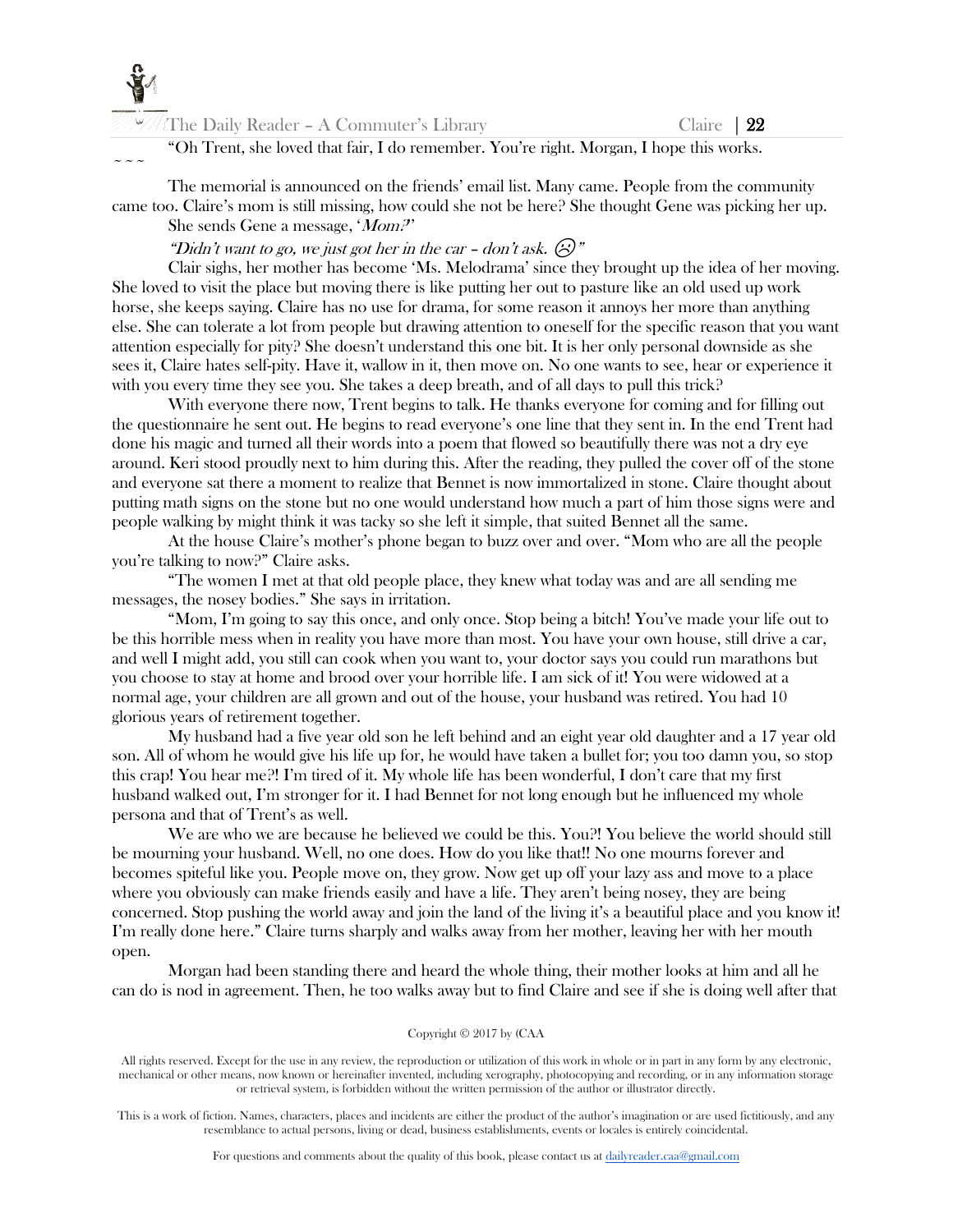

tirade. He finds her outside by her garden, she is looking down at a patch of weeds. He puts his arm around her shoulder, "Damn girl, when you let go, you let go. Feeling any better?" he says.

"No Morgan, I feel like a heel. But she needed to hear me. We all lost our dad then, we all loved him and we also all understand that the right partner will be with you forever in your heart but to become this bitter woman who pushes everyone away? I think it is selfish and I hate it. I'm sorry, and today of all days she tries to pull that shit on me? I'm not giving her sympathy because she actually has people who sent her condolences. I welcome all that I receive. Everyone lost a wonderful man when Bennet died.

But without him dying I would not have grown so close to you as I am now. You can live with me forever, even if we both get married we will buy a bigger house. We're partners in life now, I see that and I'm sorry if I ever shut you out." She says holding Morgan's hands.

"Aw Claire, you didn't shut me out. We're eight years apart, which is forever as kids, but as adults it doesn't matter. I'm the cool young uncle who can still burp the alphabet after drinking seltzer. You? Well you're the mom and you have to be serious when I don't. But I sure would love what you had with Bennett. Really, I would. I love my job, I love your kids, but I think I'm finally ready to want the rest life has to offer too. Do you think Gene is there cleaning up as he always does?" he asks.

"No, I think everyone is tired of her drama, especially when she pulled it this morn and almost made him late for the memorial. She could have a full life but he is choosing death, I don't want that around me or my kids. I'm sorry." She says again.

"Don't be sorry for any of what happened. Hey Morgan, there is a woman inside looking for you. She says she goes by Emmy. A real beaut too. Oh, and Harry says you promised him ice cream if he didn't pee in the car so he is waiting." Kent says. Morgan quickly leaves to find Harry and this mystery woman.

"I don't realize if you know this, but a lot of people heard you yell at your mom. No one is faulting you at all, many had smiles on their faces because I think it is the first time they saw you express anything except that life is always good. Your mom asked Gene to take her home and he said no, he wasn't ready. He told her if she wanted to lay down in the guest room, he will come get her when he is ready to go with the rest of his family.

Unfortunately, you can't make her choose life, she may still choose to be sour but I think what happened here is that you told her you won't accept her sorrow around your family so she had to change while she was here. With your siblings backing you up, that will go a long way. You want to sit down?" Kent asks her softly.

She takes his hand and he leads her over to their picnic table. They sit across from each other and are holding hands. "Claire?" he asks to see if she is in the same world as him right now.

"I choose life Kent, always life. This is what Bennet taught me. That even though my first husband was a piece of garbage, he taught me that doesn't define me, that he didn't define me. Only me. I'm the only one who can decide. He taught that to Trent too and that made his father's dismissal of him take on a whole new meaning. He saw that his father had to leave and it had nothing to do with him or me; that it was all about his father's choices.

I choose life Kent because who wants to wallow in misery but sometimes I will miss Bennett so much it hurts and I will cry. Sometimes I will feel that life has given me lemons and you know what?" she looks at him.

"No, what Claire?" He asks with patients.

"I don't like lemonade. I've come to realize sometimes lemons are simply lemons." She says with a tear running down her cheek.

#### Copyright © 2017 by (CAA

All rights reserved. Except for the use in any review, the reproduction or utilization of this work in whole or in part in any form by any electronic, mechanical or other means, now known or hereinafter invented, including xerography, photocopying and recording, or in any information storage or retrieval system, is forbidden without the written permission of the author or illustrator directly.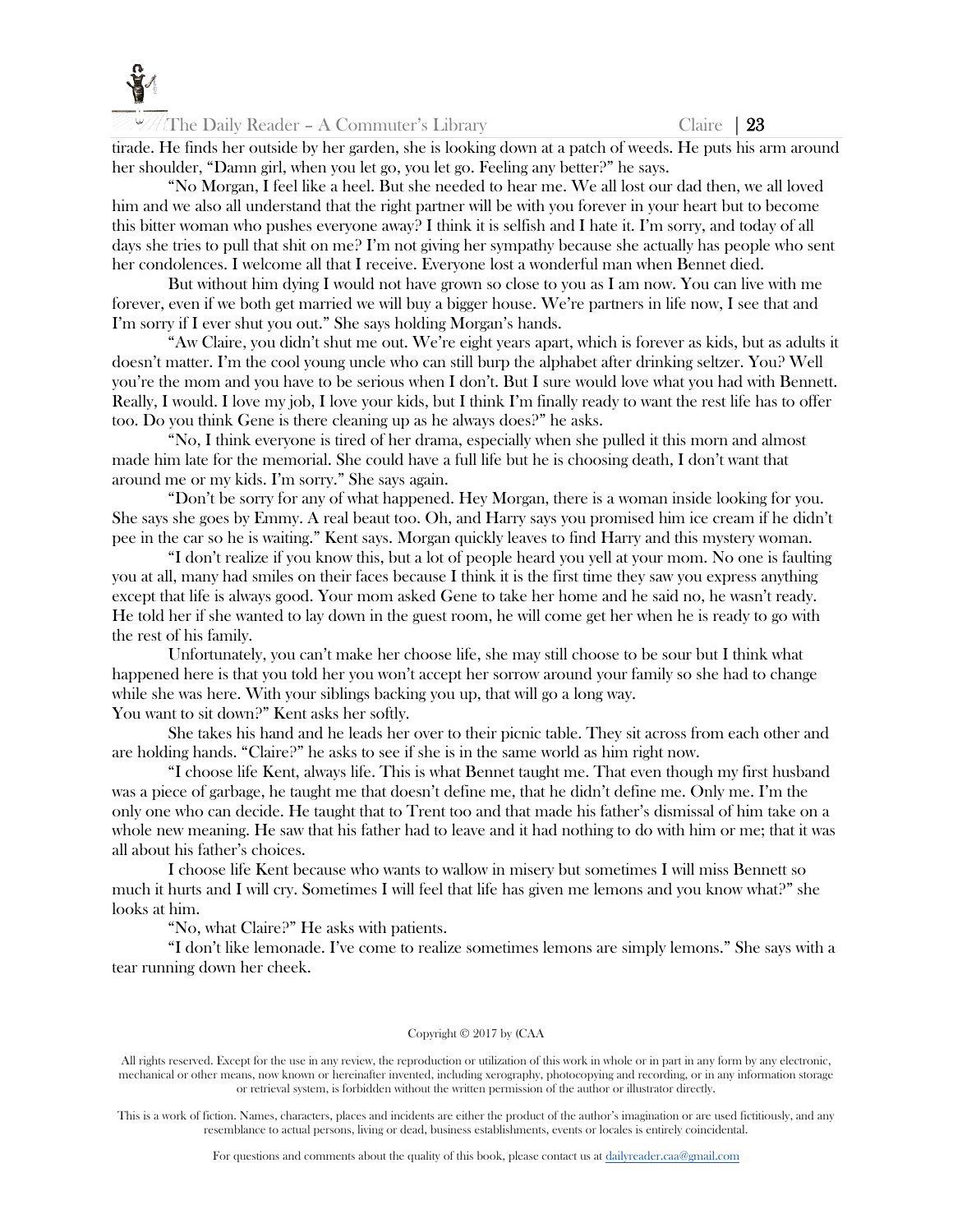

The Daily Reader – A Commuter's Library Claire |  $24$ 

"Yes, sometimes if we accept the sour the sweet times will be even sweeter. Like when you will be watching Trent graduate from high school in a few short weeks." Kent says. "Or the moment we share our first kiss." There he said it, Kent holds his breath.

Claire looks him in the eye and sees tears there too. "Yes, Kent. Like that moment too. But today, today is lemons with a capital L." she smiles at him.  $\sim$   $\sim$   $\sim$ 

Graduation day. Trent can't believe it is here, he can't believe that Bennet is not here. He spent an hour on the phone with his uncle Gene last night crying about missing his father. He took a shower then went downstairs and cried with his other uncle. After dinner he cried with his mother. Now his tears are dry but his heart still hurts.

He had heard Kent and his mom talking after the memorial, although they didn't see him, he felt he had to check on her after what happened with his grandmother. Mom was right, some days are simply lemons and we need them to be. The knock on his door startles him. Keri walks in, her cheeks are streaked from tears, he jumps up to greet her and they hold on to each other for a long time, letting the final tears fall he didn't know he had.

When they are done. Keri says, "Today is the same date my brother graduated, same day of the week too. I've been downstairs crying with your mom. I'm so spent. We need to appreciate today. We are graduating. High school graduates, when we started high school, this day was so far ahead I felt that a day like this would never come. That I was not good enough to get here. But here I am, and here you are and we're going to take the world on by storm as the saying goes. We have goals to meet and we are going to do them together, we are going to do all of it, together." She smiles at him.

Trent smiles, he walks away to get something out of his desk, the small pink box he has been staring at for three days since he and his mom were at the store. "Happy graduation." He says and hands the box to her. She hates pink, so for him, this is part of the fun.

Keri looks down and takes the box hesitantly, he knows she hates the color pink so he must be laughing at himself now. She opens the box and sees a very small ring that is made up of a single word written in script, when she looks down again and turns the ring, she sees the word 'forever'. Each letter filled with Trent's birthstone, emeralds. There is a ruby at the base of the letter v, this is the most beautiful thing she has ever seen. "Mom helped me pick this and Uncle Morgan insisted on the ruby." Trent says watching her take this all in.

Keri jumps into his arms and he holds her close and twirls her around, he sets her down slowly and there in his room, he seals their fate with a kiss on the lips. Their first kiss.

"Trent!!! We have to go!!" Bialy calls from downstairs.

"Graduation." she says softly.

"Yeah." He grabs his cap and gown off of his bed and his other hand is holding Keri's free hand. When they get halfway down the stairs they hear popping noises and all of sudden streamers are falling all around them. The two graduates begin to laugh. Only his family would start a celebration early.

"What?" Uncle Morgan says. "I was supposed to wait?" he laughs and so does everyone else as they head out to the cars. The original plan was for the graduates to go in their own car and then be home for a late family dinner. But as Trent and Keri stand there, they walk to his mother's car.

"Can we squeeze in?" he asks his mother.

Morgan jumps out of the car and says, "Whew, now I can go pick up my date and meet you there. Love you all!!!!" he calls over his shoulders as he runs to his car. Claire smiles at her son, "Are you sure?"

Keri answers for them, "Forever sure." Who better to celebrate with then a family that loves you? The kids from school, she will never see again and she is not so sure she will miss most of them.

#### Copyright © 2017 by (CAA

All rights reserved. Except for the use in any review, the reproduction or utilization of this work in whole or in part in any form by any electronic, mechanical or other means, now known or hereinafter invented, including xerography, photocopying and recording, or in any information storage or retrieval system, is forbidden without the written permission of the author or illustrator directly.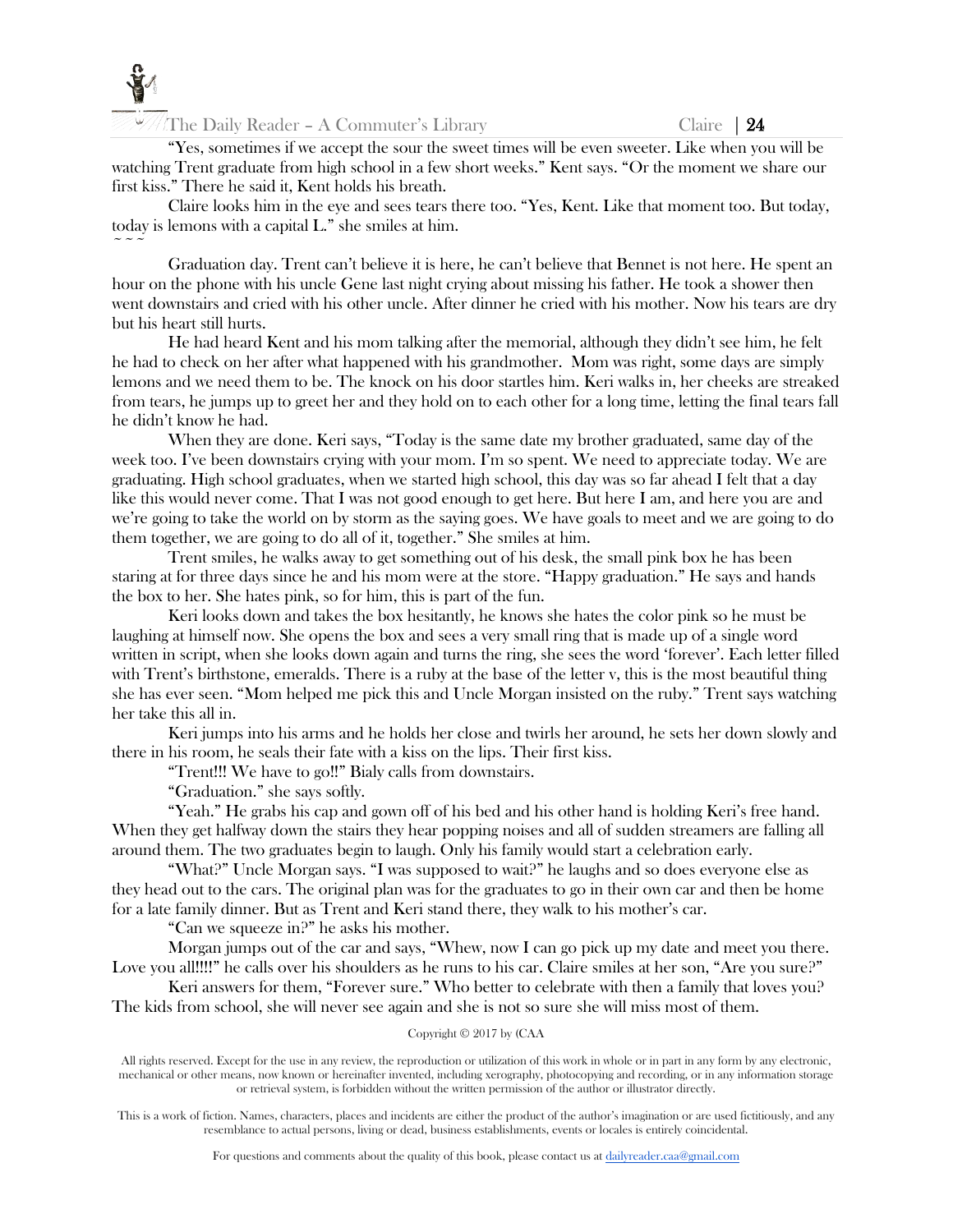

 $\sim$   $\sim$   $\sim$ 

The Daily Reader – A Commuter's Library Claire |  $25$ 

Emmy and Morgan have been dating since the memorial. She is Kent's cousin and has been his confidant on all things Claire since the accident happened. Once he heard Morgan was ready to really date, she is the first person he thought of. She had seen Morgan's picture and was already interested in meeting. So far, things have been great.

"I'm thinking of a pizza party lunch after graduation and if you still want to bar b que later mom we can. Keri challenged me and said her sauce is better than mine, I think she needs to prove herself." Trent says.

"Well, Keri honey, don't your parents want to be with you?" Claire asks.

"Are you kidding? When you invited them to dinner tonight, they were thrilled. It gave them the excuse to tell all of my family, that they don't like anyway, that they were already invited out to a celebration and won't be making one themselves because who makes one that isn't on the day of graduation? My mom loved every call although she did inform me that my gifts would be smaller and I laughed. Wait till she sees this ring!! She loves you already Mrs. M. and Trent, she loves him too." Keri says smiling up at her forever boyfriend.

"As long as you're sure, we aren't ones for causing family problems." She says.

Now halfway through the summer after graduation, Claire is feeling a bit melancholy. She used to take these long walks with Bennet and they spoke of nothing. She has been walking the same path by herself for over a year now and it doesn't have the same feel. A lot of what she had done with Bennet doesn't feel right. She changed the sheets in her room because laying on the old ones was no longer comfortable. She sits down on the bench and watches people walk by.

Couples holding on to each other, children riding on fathers' shoulders, mothers running to catch up to small children. Life, life right before her and yet she isn't feeling much like life right now. Morgan and Emmy have become very serious in a short time, she sees and feels the love between them. Keri and Trent are the definition of true love, young and totally dedicated to each other and each other's needs and dreams. Their lives complement each other and Keri loves being in her house, which makes Claire happy.

Baily decided to go to dance camp with Julie and Morgan drops them off each day before he goes to have breakfast with Emmy. Her mom put the house up and had bids right away, she is moving to the retirement community next week. Things are working out all around her but the one thing she has noticed today is that Bennet is still dead. No matter how many times she visits the grave, he is still dead. He has yet to come out from behind the stone and say 'gotcha'.

And Harry? He is everything his father was; kind, social, loving to a fault, trusting, but strong for everyone. He always knows when Claire needs a hug, when Keri is frustrated and needs a kiss because school work is hard. Harry turned six and only wanted to play with trains all day, so they did, the whole family was in her basement playing with trains for hours. He was the happiest boy around.

But today, today Bennet is still dead. '*lemons*' she clicks send and waits. No response, nothing. An hour later and she is still waiting, Claire decides maybe she had guessed wrong back on the day of the memorial. Maybe Kent was simply being a guy friend. She closes her eyes giving herself five minutes, she tells herself, to feel sorry for herself. Why today? What is today?

When she wakes up Kent is sitting next to her holding a stick up with big fluffy cotton candy on it. A lot of it. He smiles at her and before she can say anything, he leans over and kisses her gently on the lips. When he sits up he says, "I don't like lemonade either but cotton candy makes anyone smile. I was out on a call. When I came back and saw your text I realized what today is." He looks to her.

"You do? Because I don't know at all." She says.

## Copyright © 2017 by (CAA

All rights reserved. Except for the use in any review, the reproduction or utilization of this work in whole or in part in any form by any electronic, mechanical or other means, now known or hereinafter invented, including xerography, photocopying and recording, or in any information storage or retrieval system, is forbidden without the written permission of the author or illustrator directly.